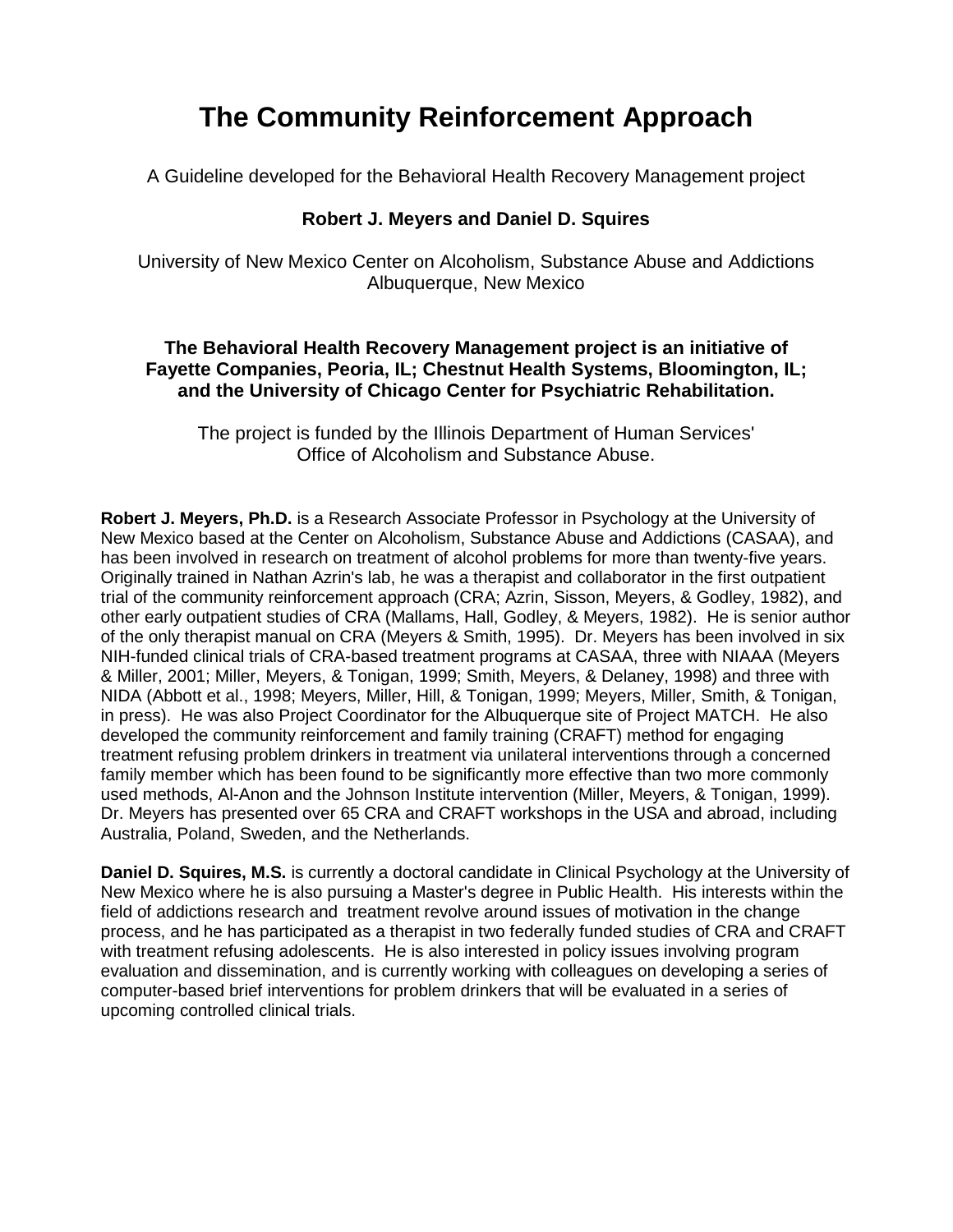# **Table of Contents**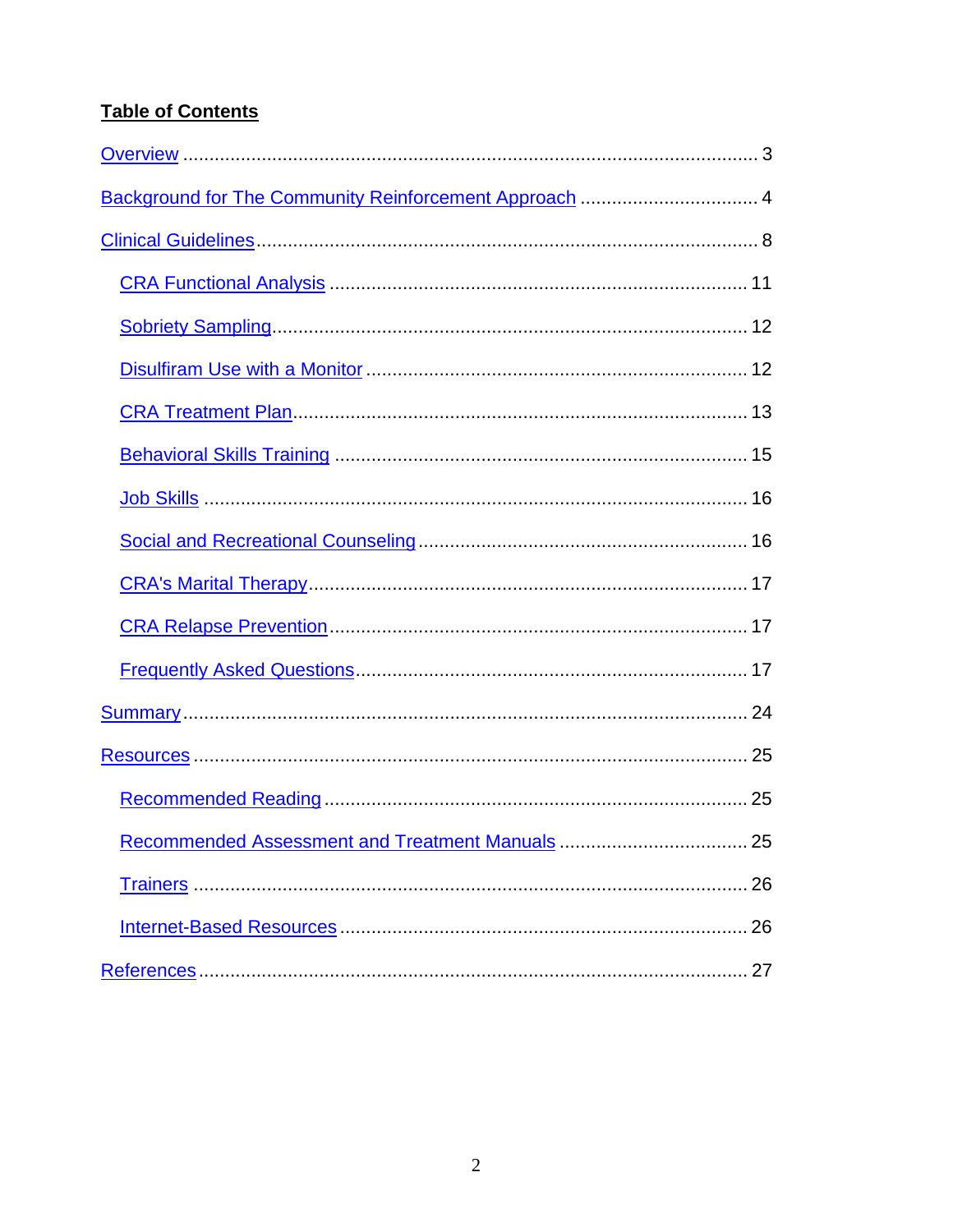## <span id="page-2-0"></span>**Overview**

 The Community Reinforcement Approach (CRA) is a comprehensive behavioral program for treating substance-abuse problems. It is based on the belief that environmental contingencies can play a powerful role in encouraging or discouraging drinking or drug use. Consequently, it utilizes social, recreational, familial, and vocational reinforcers to assist consumers in the recovery process. Its goal is to make a sober lifestyle more rewarding than the use of substances. Oddly enough, however, while virtually every review of alcohol and drug treatment outcome research lists CRA among approaches with the strongest scientific evidence of efficacy, very few clinicians who treat consumers with addictions are familiar with it.

 The purpose of this guideline is to introduce clinicians to the use of the Community Reinforcement Approach with consumers who present for drug and/or alcohol treatment. Once you complete your review of this guideline, you can expect to be better prepared to work with consumers using CRA for several reasons. First, by gaining an introductory understanding of the principles underlying CRA, you will have a theoretical foundation by which to base your practice of this method. Second, by following the procedures outlined in the clinical guideline, you will have a number of treatment strategies by which to develop and structure an effective intervention with a variety of consumers presenting with a diversity of needs. When learning any new treatment modality, it is essential to bear in mind that mastery comes only as a result of both study and practice. To that end, we have also provided you with a resource section that we hope will serve as a useful starting point in your effort to become more knowledgeable of, and efficient with, the practice of the Community Reinforcement Approach.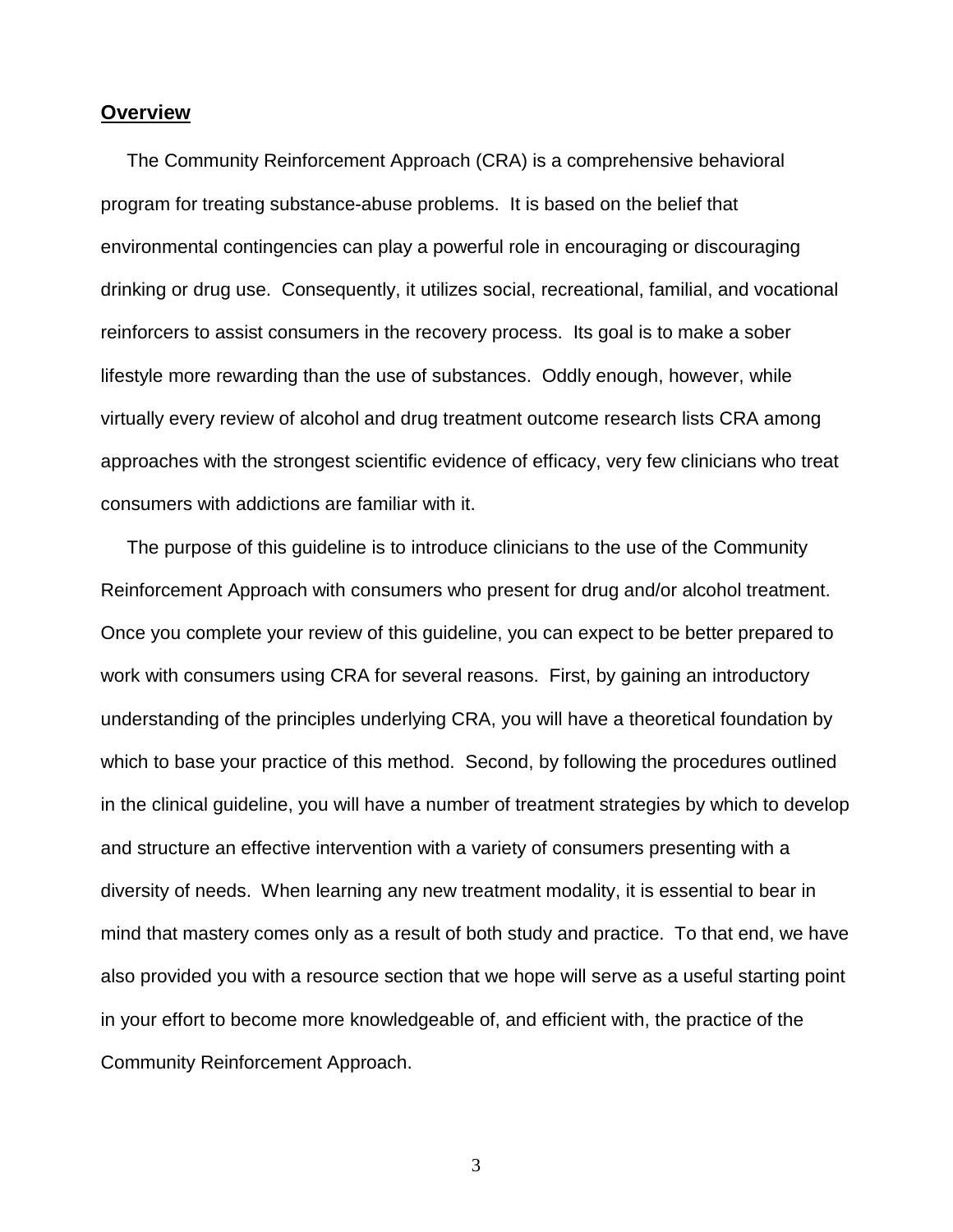#### <span id="page-3-0"></span>**Background for The Community Reinforcement Approach**

 The Community Reinforcement Approach (CRA) is a broad-spectrum behavioral program for treating substance abuse problems that has been empirically supported with inpatients (Azrin, 1976; Hunt & Azrin, 1973), outpatients (Azrin, Sisson, Meyers, & Godley, 1982; Mallams, Godley, Hall, & Meyers, 1982; Meyers & Miller, 2001), and homeless populations (Smith, Meyers, & Delaney, 1998). In addition, three recent meta-analytic reviews cited it as one of the most cost-effective alcohol treatment programs currently available (Finney & Monahan, 1996; Holder, Longbaugh, Miller, & Rubonis, 1991; Miller et al., 1995).

 The first study to demonstrate the effectiveness of CRA was conducted more than 25 years ago (Hunt & Azrin, 1973). In this study, with 16 alcohol-dependent inpatients and matched controls, individuals were randomly assigned to either the CRA treatment or a traditional treatment program that focused on the 12 steps of Alcoholics Anonymous (AA). At the 6-month follow-up, participants in the CRA condition significantly outperformed the 12-step group with the former drinking an average of 14% of the follow-up days and the latter drinking 79% of the days. Significant differences in favor of CRA were also found for the number of days institutionalized and employed as well. A second related study of inpatients by Azrin (1976) again contrasted CRA with a 12 step program-this time with a larger sample. And, again, CRA proved to be superior at the 6-month follow-up, with the CRA group averaging 2% of their follow-up time drinking, as compared to 55% for the those participating in the 12-step program. As before, those treated with CRA were more likely also to report fewer days of institutionalization and more days employed. Importantly, the CRA condition's abstention rate at the 2-year follow-up continued to be very high at 90%.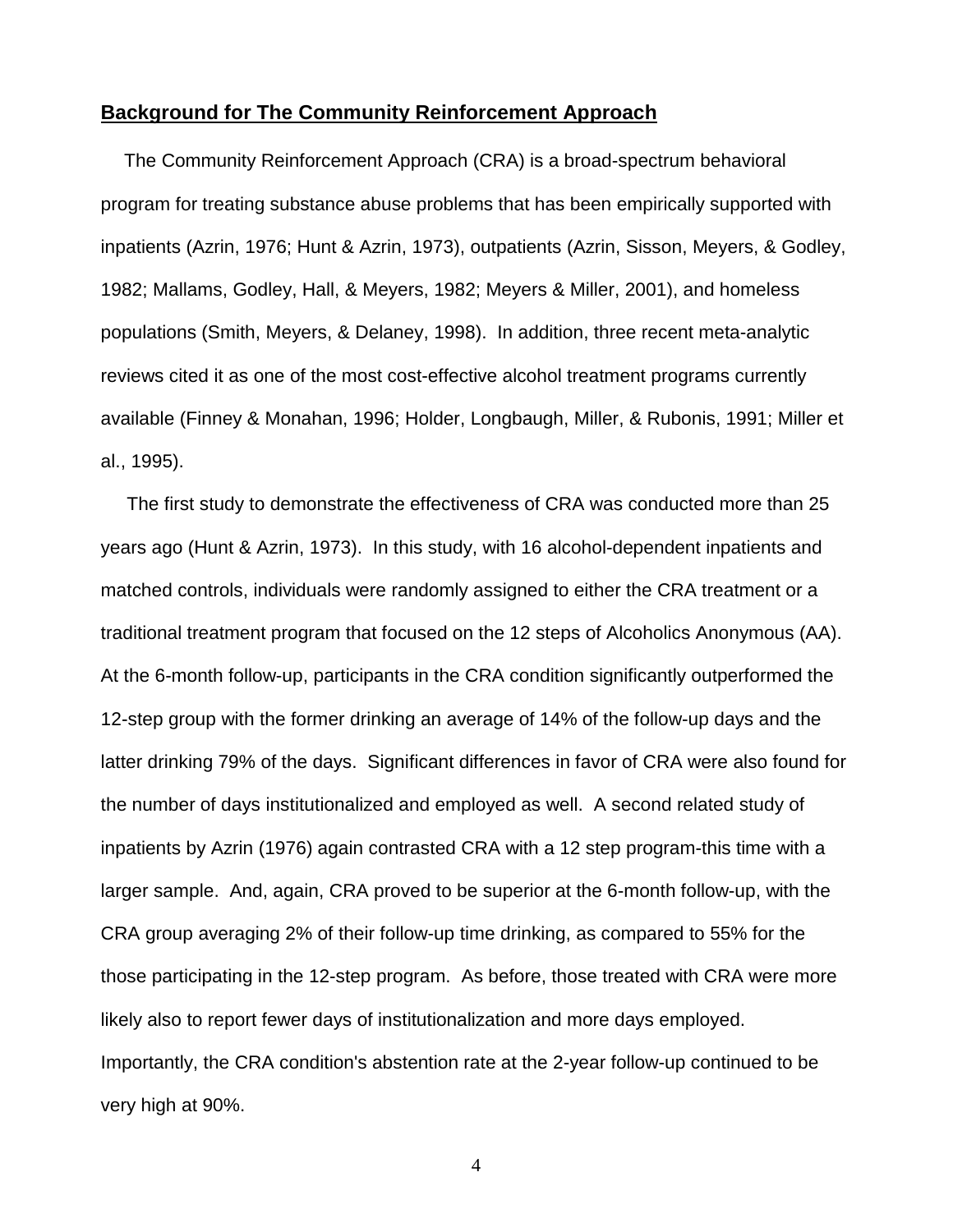Not only was the next study the first to be conducted with outpatients (n=43), but it also was the first to compare the effects of a disulfiram (Antabuse) compliance program within both CRA and 12-step programs (Azrin, Sisson, Meyers, & Godley, 1982). The disulfiram compliance component involved training a concerned family member or friend to administer the disulfiram to the drinker, and to provide verbal reinforcement. A third condition involved participation in a 12-step program (AA in this case) and a prescription for disulfiram, but it lacked the trained disulfiram monitor that was presumed to be an integral part of the disulfiram compliance protocol. As predicted, the two groups containing the additional disulfiram compliance component reported the most success during the sixth month of follow-up, with the CRA program averaging 97% and the 12-step condition reporting 74% of the days abstinent. It was noteworthy that couples assigned to the disulfiram condition within the 12-step group performed much better than the group's single subjects, even to the point of matching the CRA group's outcome on several variables. In contrast, the 12-step group that received only the disulfiram prescription had an abstinence rate of only 45% of the days.

 In another study the effectiveness of CRA was examined within an alcohol-dependent population of homeless individuals (Smith, Meyers, & Delaney, 1998). During this 3-month program all participants were housed in grant-supported apartments. Individuals who were employed at the end of three months were allowed to remain in the apartments for an additional month. Housing privileges were suspended temporarily if random breathalyzer tests detected drinking. In contrast to those in the experimental group who were provided with housing, Standard Treatment group members had access to resources at a large day shelter, which primarily included basic meals, clothing, and showers. The shelter also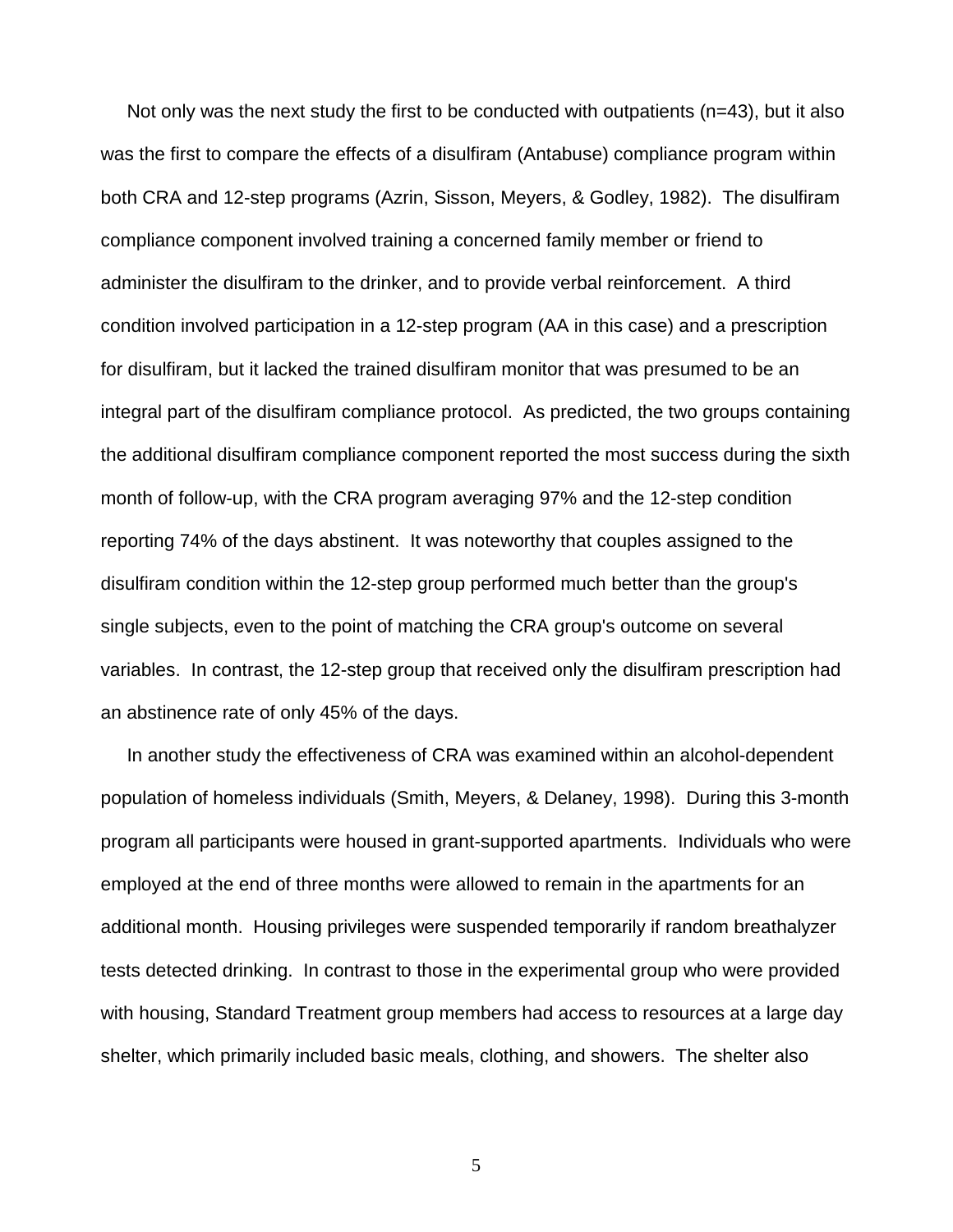offered a job program, individual sessions with AA-oriented counselors, and on-site AA meetings.

 Participants in the CRA condition were treated in a group therapy format, and two weekly prizes were awarded for good attendance. The focus of most groups was skills training, primarily in the areas of problem solving, communication, and drink-refusal. Additionally, a non-drinking social event was held on Friday evenings, which commonly entailed a group dinner at a local restaurant. Periodically, group sessions were supplemented with relationship counseling or case management meetings. The latter were particularly important for the individuals with dual diagnoses (major mental illness + alcohol dependence) within the sample. At the conclusion of treatment, follow-ups were conducted every 2-3 months for the next year. The results for this trial showed that compared with standard care at the shelter, those treated with CRA showed significantly better outcomes throughout a year of follow-up (Smith et al., 1998).

 With respect to the use of CRA with substances other than alcohol, a series of studies have demonstrated that the combination of CRA and contingency management is an excellent program for treating cocaine and methadone-maintained heroin abusers. Contingency management for cocaine abusers entails monitoring cocaine use through frequent urine samples, and rewarding individuals who turned in clean urines with tokens that could be traded for prizes. Studies have ranged from a 2-case design (Budney, Higgins, Delaney, Kent, & Bickel, 1991) to a controlled but nonrandomized trial (Higgins, et al., 1991), and finally to a controlled and randomized experiment (Higgins, et al., 1993). In both controlled trials the CRA plus contingency management group participants decreased their cocaine use significantly more than those in the 12-step (AA philosophy) comparison condition. Figures for the third study showed that the CRA plus contingency management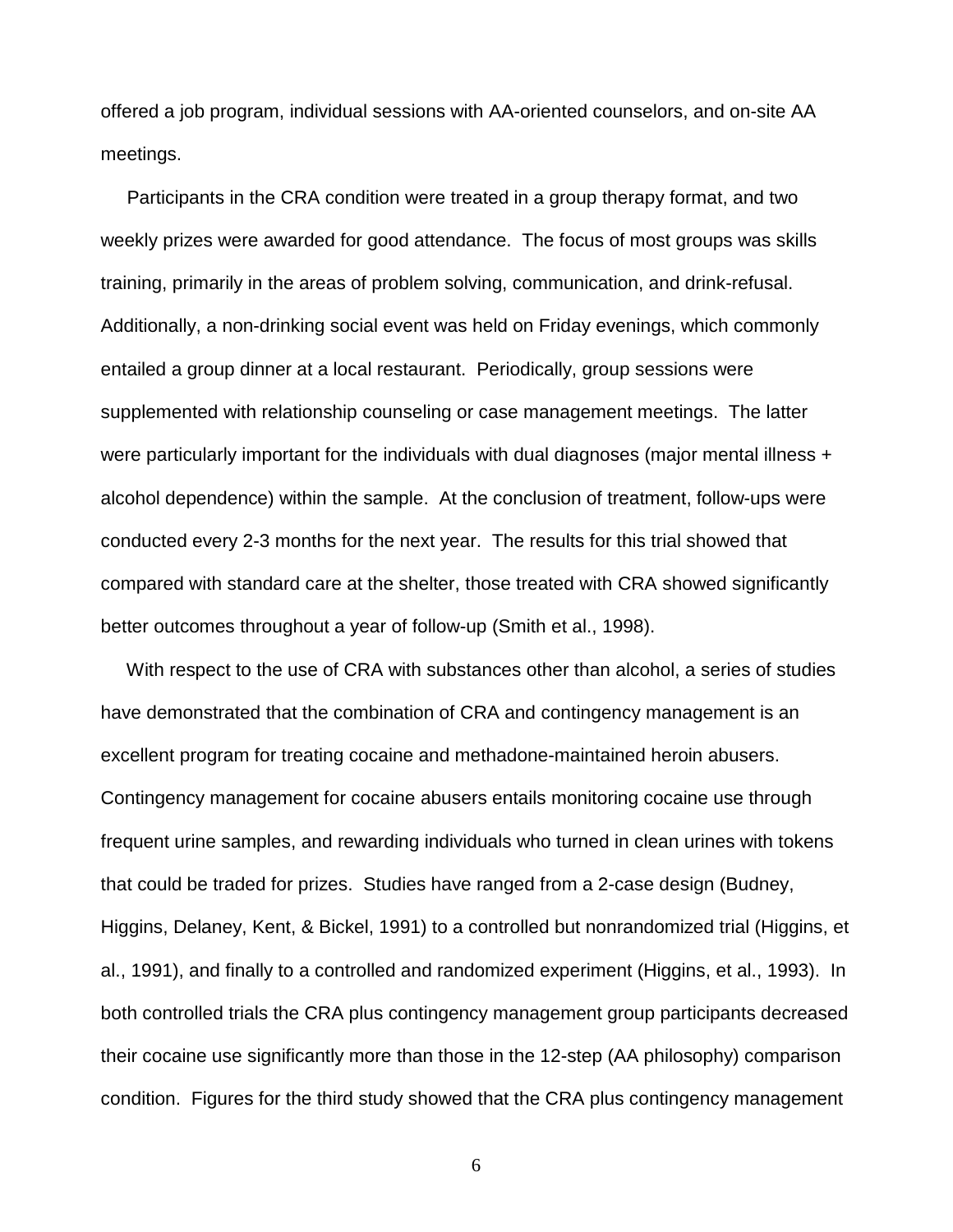group had fewer program dropouts than the control condition (5% versus 42%) and a greater number of continuous days of cocaine abstinence throughout. Continuous cocaine abstinence was still found 16 weeks into the trial for 42% of the CRA group and only 5% of the 12-step group. CRA has also been extended to the treatment of methadonemaintained heroin addicts, again with an advantage for the CRA-treated clients (Abbott, Weller, Delaney, & Moore, 1998).

 CRA has also been integrated with unilateral family therapy into an approach called the Community Reinforcement Approach and Family Training (CRAFT), which showed promising results in a small initial evaluation by Sisson and Azrin (1986). In CRAFT, the person seeking help is usually the parent or spouse of a problem drinker who refuses to seek treatment. Without the drinker present, the CRAFT therapist works with the spouse or parent to change the drinker's social environment so as to remove any inadvertent reinforcement for drinking or drug using, and instead to reinforce any and all behaviors related to abstinence (Meyers & Smith, 1997). They also prepare for the next window of readiness, when the drinker may respond favorably to an offer of help and support.

 In a recently completed clinical trial funded by NIAAA (Miller, Meyers & Tonigan, 1999), 64% of those given CRAFT counseling succeeded in getting their loved one into treatment following an average of 4-5 counseling sessions, while two other traditional methods for engaging unmotivated problem drinkers were significantly less successful: the Johnson Institute family intervention (30%) and counseling to engage in Al-Anon (13%). In a parallel NIDA study focusing on drug abuse (Meyers, Miller, Hill, & Tonigan, 1999), family members given CRAFT successfully engaged 74% of initially unmotivated drug users in treatment. Lending additional support to findings from the NIDA study, Meyers, Miller, Smith, and Tonigan (in press) compared CRAFT, CRAFT plus aftercare, and Al-Anon/Nar-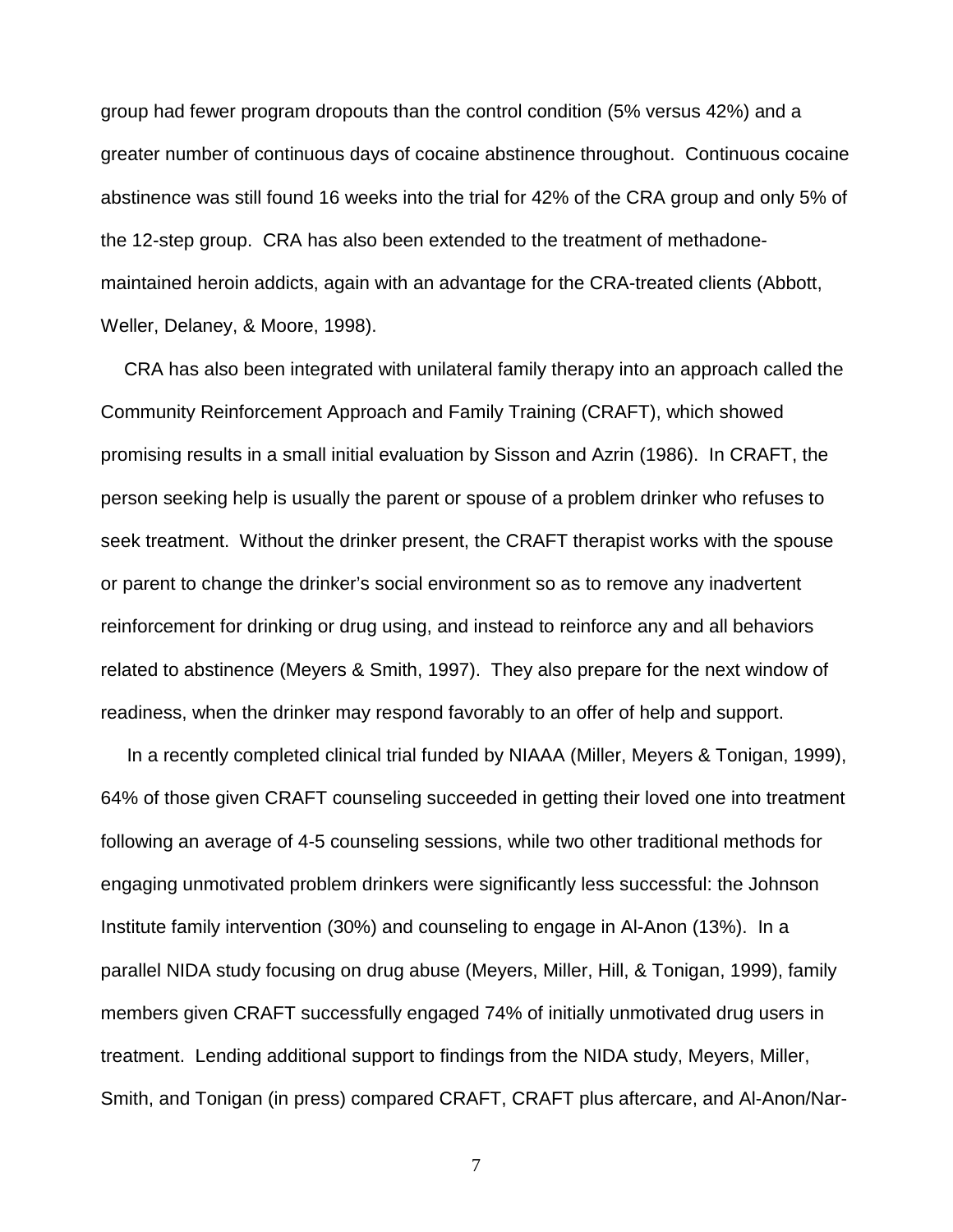<span id="page-7-0"></span>Anon facilitation therapy (AFT) for treatment-refusing drug users. CRAFT alone and CRAFT plus aftercare successfully engaged 59% and 77% (respectively) of initially unmotivated drug users into treatment, while AFT was successful in only 29% of cases.

 In sum, thus far CRA has been found in at least ten clinical trials to be effective in treating alcohol and other drug problems, and in helping relatives get their unmotivated loved ones into substance abuse treatment. In most but not all cases, it has also been found to be more effective than traditional approaches with which it has been compared, or to which it has been added.

## **Clinical Guidelines**

 A successful CRA therapist must have sound, fundamental counseling skills. Supportiveness, empathy, and a genuinely caring attitude are key to establishing the consumer-therapist relationship. However, CRA also requires that the therapist be directive, energetic, and engaging. Indeed, CRA-therapist trainees are often encouraged to consider themselves cheerleaders as well as therapists! It is their enthusiasm and motivation that facilitates the same in the consumer. As a behavioral program, CRA makes extensive use of modeling, role-playing, and shaping. Such an action-oriented approach implies that the CRA therapist does not submissively wait for the therapy session to move on its own. Rather, the therapist engages the consumer and works with him or her to solve problems. In line with this, problems are always defined as the property of both the consumer and the therapist. For instance, whereas another therapist might point out to the consumer, "Communication skills training could really benefit you," the CRA therapist says, "It looks like *we* really need to do more work in the area of communication skills. Where do you think *we* should start?"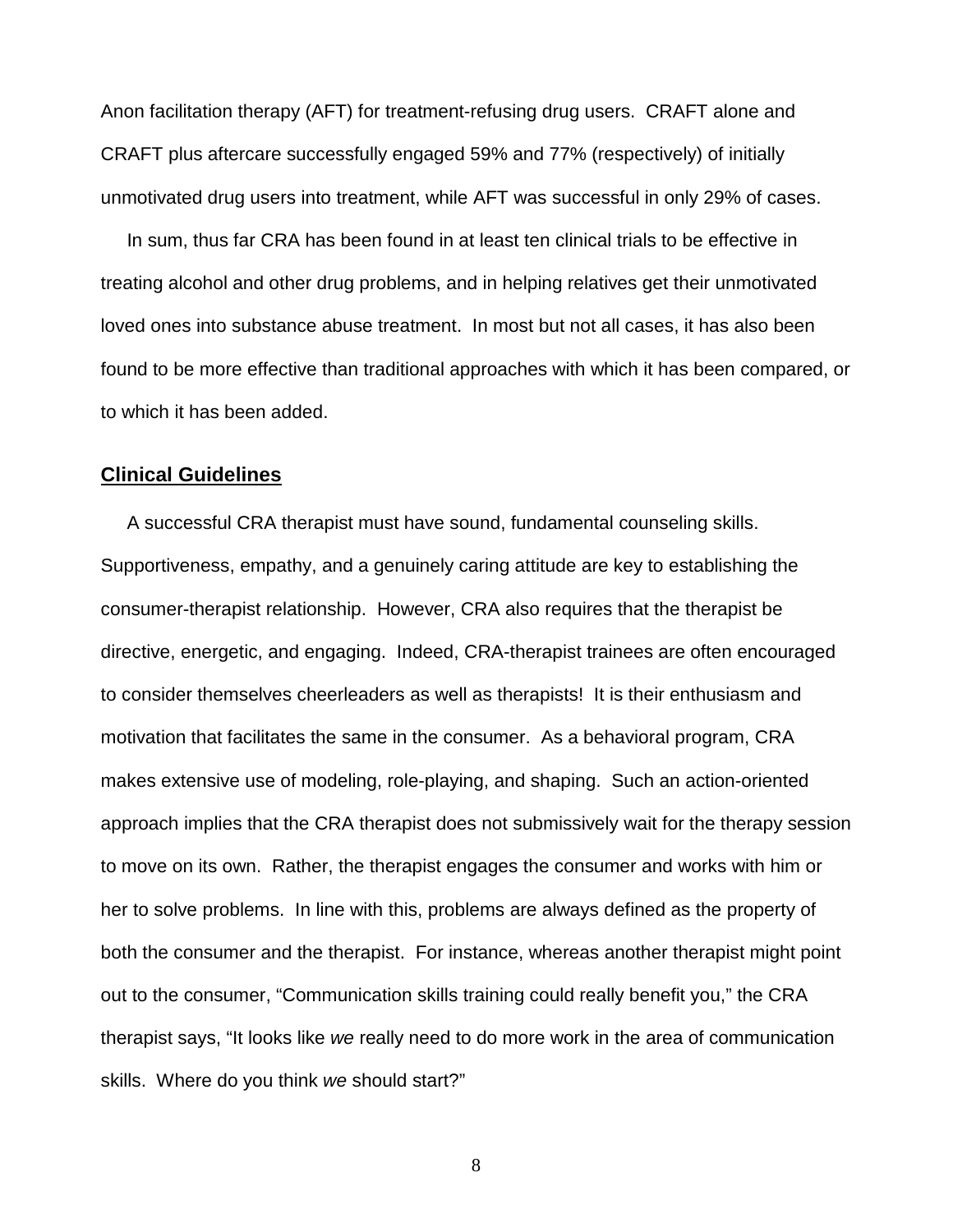Rooted in operant principles, CRA uses positive reinforcement for each step, no matter how small. Consequently, a CRA therapist must be willing to look continually for opportunities to reinforce consumers. For example, if a consumer arrives 20 minutes late for a session, the CRA therapist might say something along the lines of, "I'm glad you made it today. I'm sorry we don't have the whole 60 minutes to work together, but I'm just glad you're here and we have 40 minutes together. Thanks for coming." In addition to reinforcing a consumer's attempts at change, a CRA therapist must be committed to helping the consumer identify potential positive reinforcements in the community. By helping the consumer find "payoffs" for learning new skills and trying new behaviors, the consumer creates his or her own motivation for change. Common examples are found in the willingness of consumers to modify their communication styles to minimize interpersonal conflict with significant others in their lives. Other examples include situations in which individuals learn assertiveness to bolster their self-esteem, or practice interviewing skills in order to eventually enjoy the pleasures of a job and a paycheck.

 Finally, substance abuse is not viewed as an isolated behavior independent of the rest of the individual's life. Instead, it is seen as intertwined with many aspects of the consumer's life, and attention must be given to the context in which the substance abuse occurs. As a result, the CRA therapist must also possess the skills to work with couples, or in some cases, act as a case manager. Knowing community resources and being willing to actively help consumers address problems other than those that are purely substance abuse related is essential.

 Although several randomized clinical trials have shown CRA to be effective within a relatively short 3-month period, it is structured in an open-ended format. Given the objective of helping consumers master a specific set of skills necessary to achieve their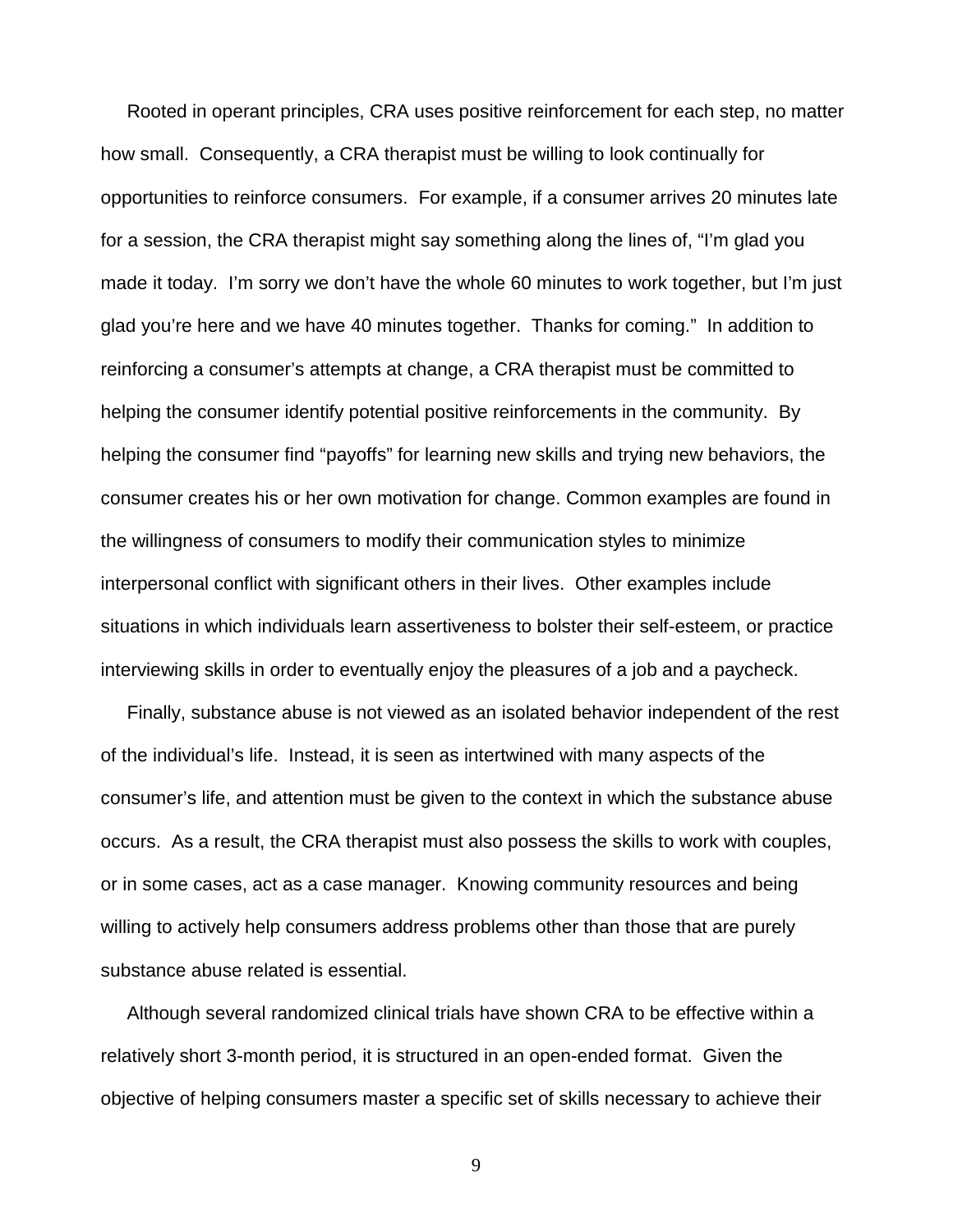goals, therapy is not complete until those skills are mastered and a reasonable degree of progress has been made toward obtaining their goals. With this in mind, the amount of time that is required varies from individual to individual.

 In addition to consumer variables affecting the length of therapy, the therapist's ability to structure successes early in treatment is also a factor. By carefully selecting initial treatment goals well within the consumer's capability (e.g., showing up for the next session), self-efficacy is enhanced, the therapeutic relationship is strengthened, and the consumer continues to attend. In turn, the therapist has the opportunity to help the consumer learn to identify his or her behavioral contingencies and to begin to increase the number of pro-social behaviors in his or her repertoire, while decreasing drinking or drug using activities.

 Treatment frequency is dictated by the consumer's motivation and progress. Although a CRA therapist normally would have sessions once weekly, the decision may be made to hold several sessions within the first week or two of treatment if the consumer is ambivalent or if there is concern about an impending relapse. During this period it would be important to apply proper positive reinforcement so as to make attendance and compliance with homework as rewarding as possible. As already noted, by structuring early successes, the therapist increases the likelihood that the consumer will be around for later ones! As therapy progresses and both therapist and consumer agree that the consumer is ready to become more independent, a "weaning" process is introduced. Essentially, sessions are scheduled every two weeks, then once a month, and so on. In this fashion the consumer-therapist relationship remains strong, and the consumer feels welcome to resume the regular sessions if difficulties arise.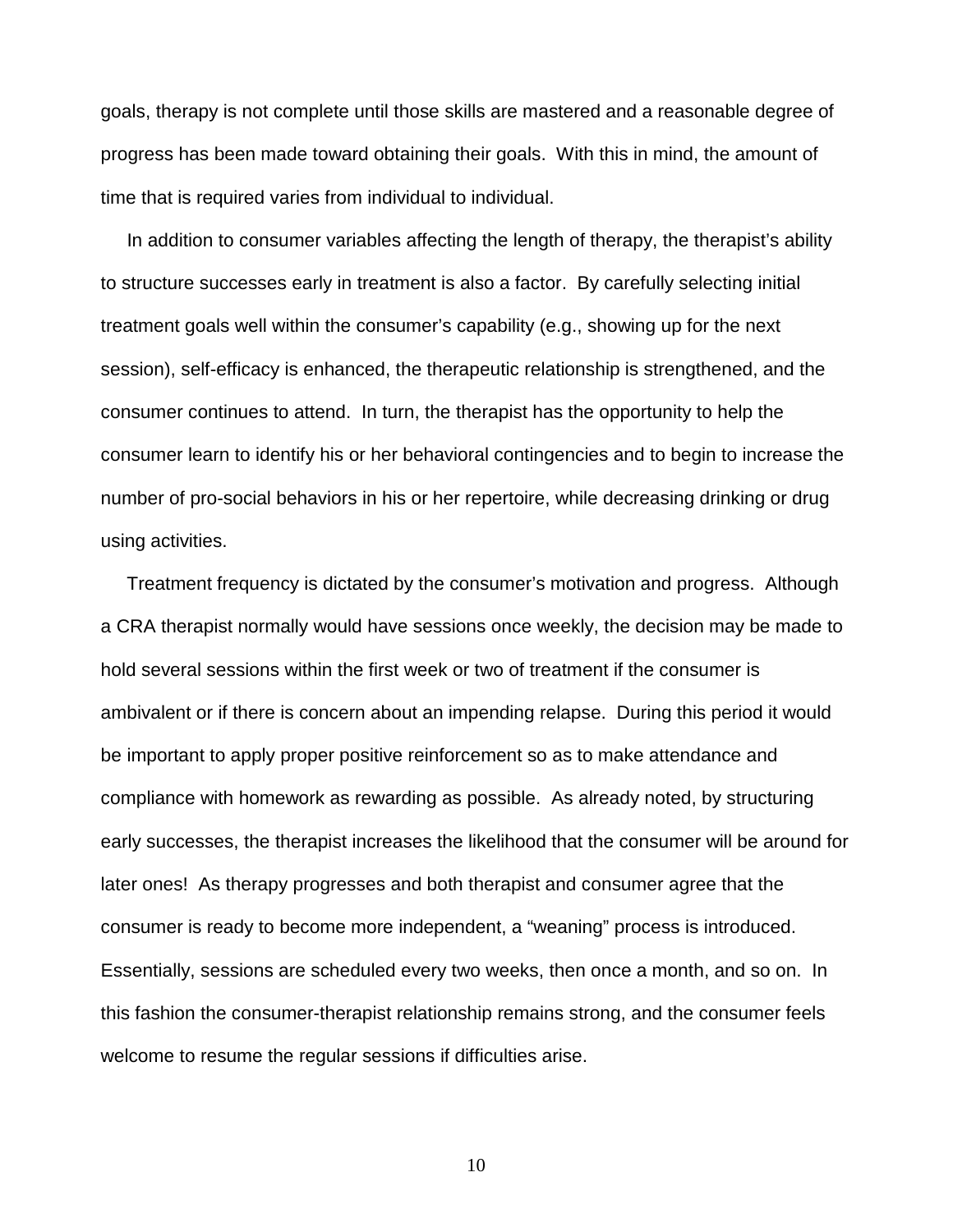<span id="page-10-0"></span> As for session duration, an hour is usually adequate for an individual treatment session. If CRA is offered in a group format, duration runs easily to 1½ hours per session. Typically, only the first individual session runs as long as  $1\frac{1}{2} - 2$  hours. During this time, assessment material is obtained, the program is explained, and strategies for maintaining sobriety until the next session are planned.

 The specific components of the CRA program will now be addressed. While the assessment and treatment planning techniques are utilized with everyone, only those skills training procedures needed to address a consumer's specific deficits would be introduced in actual therapy.

#### **CRA Functional Analysis**

 This structured interview outlines both the antecedents (triggers) for the drinking behavior and the consequences. Antecedents are broken down first into external triggers: people and places that typically precede drinking episodes. Internal triggers include common thoughts, physical sensations, and emotions. This information allows the therapist to point out high-risk situations for the problem drinker or drug user that set the stage for the introduction of alternative behaviors. Next a description of the type and amount of alcohol or other substance typically consumed is outlined so that progress can be monitored. Finally, the consequences for an individual's use are examined. The highly reinforcing but short-lived immediate consequences are identified first, such as the reported ability to relax and socialize more easily when drinking or using drugs. Eventually the therapist would assist in finding non-using ways for the individual to obtain these same feelings. Then the negative, long-term consequences of the using behavior are highlighted, including problems in interpersonal relationships, health, job, legal issues, and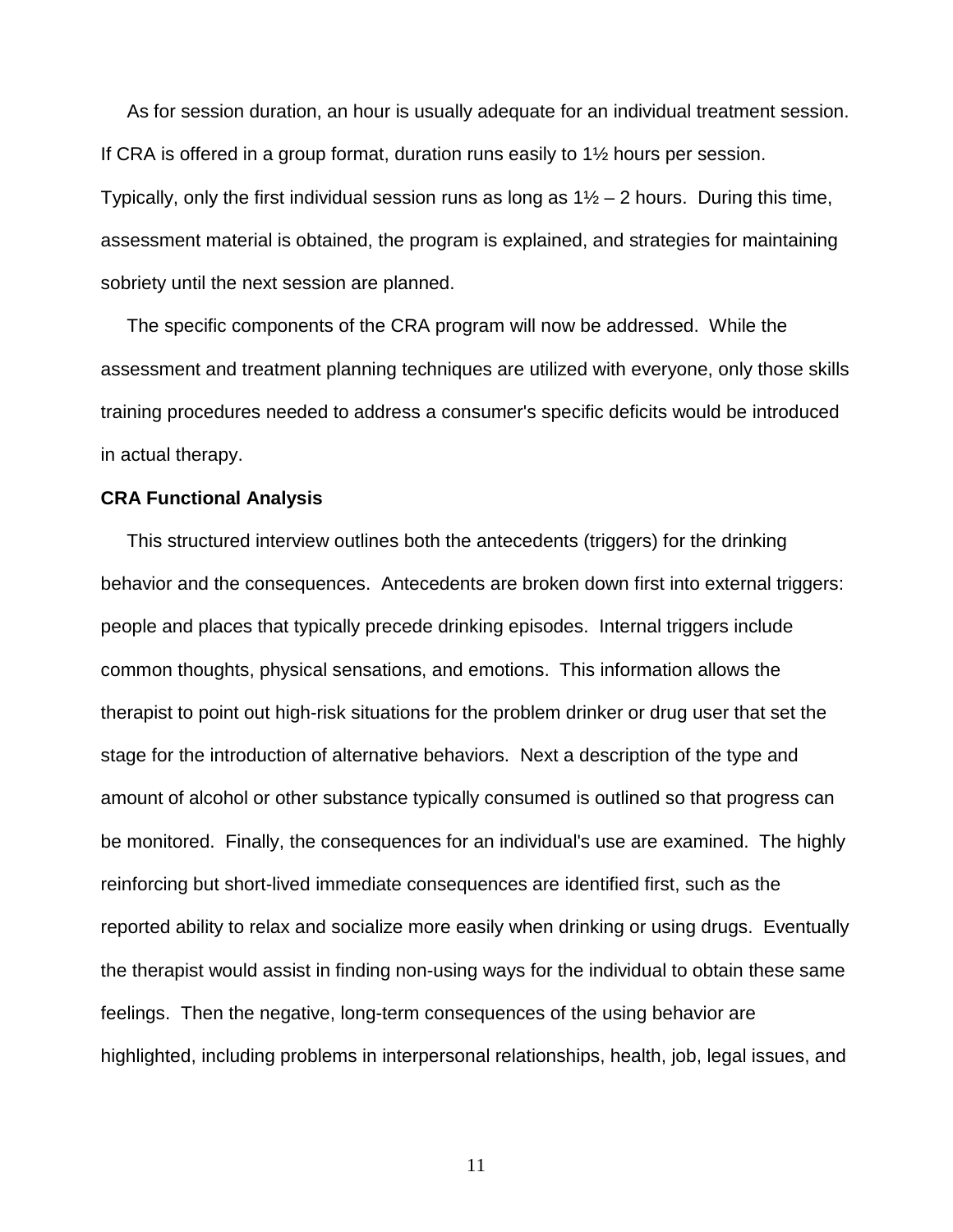<span id="page-11-0"></span>finances. Improvements in these areas typically accompany abstinence, and reminders of this can motivate the individual throughout treatment.

 Although traditional functional analyses stop here, the CRA Functional Analysis examines the antecedents and consequences of several types of pleasurable, *nondrinking* behaviors as well. Strategies for increasing the frequency of these behaviors can be introduced, and any obstacles to their implementation can be tackled through problemsolving efforts (For a complete description see Meyers & Smith, 1995, pp. 20-41).

#### **Sobriety Sampling**

 Upon first entering treatment, most consumers are resistant to the message that they can never drink or use drugs again. So even in cases in which abstinence may clearly be the best option, the notion of "sampling" sobriety for a limited period of time is much less threatening. The therapist proceeds by reviewing some of the naturally occurring benefits of a period of abstinence, including renewed support from family members and the motivation to address other related problems. Once the consumer has agreed to a period of abstinence, the therapist usually asks for a 90-day commitment. Most individuals resist this, and consequently the negotiation process begins. Regardless of whether 60 or 6 days is settled upon, the therapist assists with a plan for accomplishing this. Since the necessary skills have not yet been taught, the therapist returns to the high-risk triggers outlined on the functional analysis and helps identify temporary competing behaviors for those times (For a complete description see Meyers & Smith, 1995, pp. 42-56).

#### **Disulfiram Use with a Monitor**

 Frequently, the use of disulfiram (Antabuse) can provide an added benefit to many consumers who are seeking behavioral treatment for alcohol abuse. Since disulfiram is a medication that makes individuals very sick if they drink alcohol while taking it, it can be a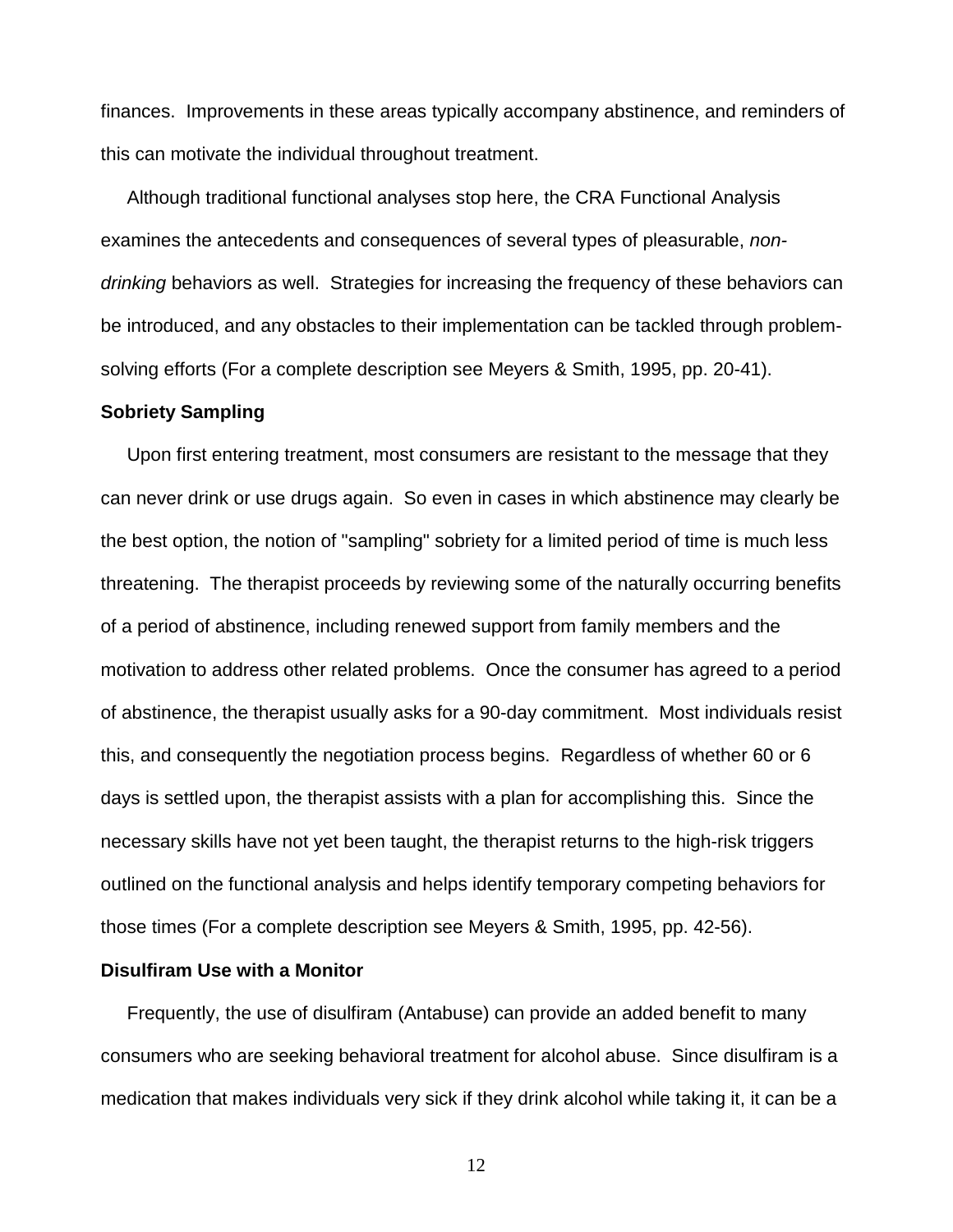<span id="page-12-0"></span>useful deterrent for impulsive drinking-especially with those consumers who have a history of chronic alcohol dependence. In describing the disulfiram option to a consumer it is important to outline the many advantages of its use, such as reductions in "slips", family worry, and agonizing daily decisions about whether or not to drink. If a consumer agrees to try disulfiram, the therapist explains that a supportive monitor (for taking the medication daily) is critical for ensuring success. The therapist would then meet with the consumer and monitor jointly so that role-plays of the administration procedure could be rehearsed (For a complete description see Meyers & Smith, 1995, pp. 72-77).

#### **CRA Treatment Plan**

 The Happiness Scale is the first of two instruments that form the foundation of the treatment plan. It asks the consumer to rate current happiness for each of 10 life categories: drinking (or drug use), job, money management, social life, personal habits, family relationships, legal issues, emotional life, communication, and general happiness. This provides a quick overview of the severity of problems in a variety of areas. The Goals of Counseling chart follows readily, as the same 10 categories are listed again. This time the therapist assists in defining specific goals and strategies for achieving them in these areas, while adhering to behavioral guidelines and keeping in mind that the overall goal is to increase satisfaction in non-drinking areas, so that the role of alcohol and/or drugs as the major determinant of an individual's happiness is diminished.

 In formulating these goals, three basic rules are taught: keep them brief, specific (measurable), and use positive terms (stating what the consumer will do, as opposed to what he or she will not do anymore). In the process of identifying strategies for achieving the goals, it often becomes clear that the consumer does not yet possess some of the necessary skills. These interventions are typically marked with an asterisk (\*) to serve as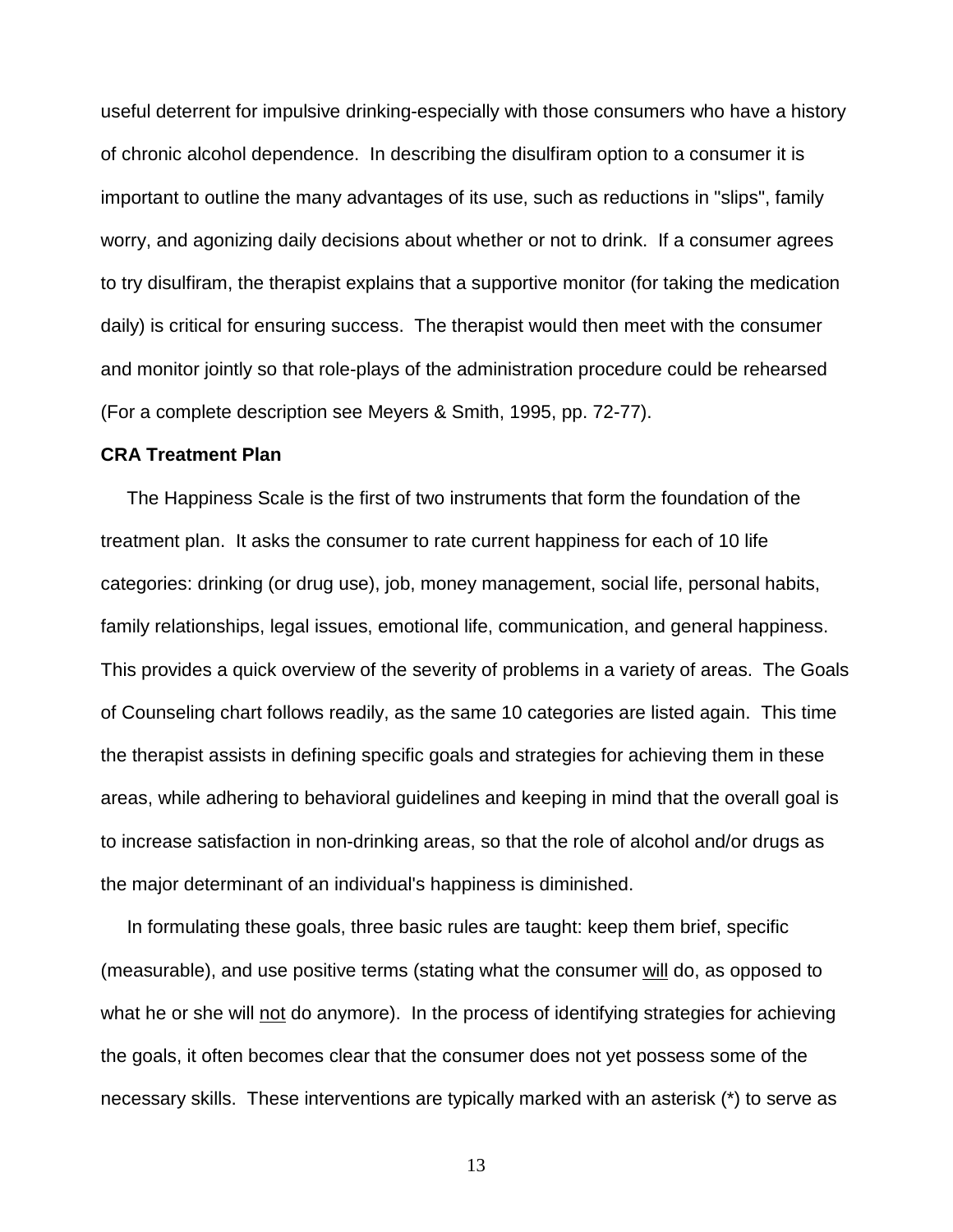a reminder to the therapist that the skills need to be taught. Sample items from the Goals of Counseling form are presented below. These represent the goals that a given consumer might begin working on immediately (For a complete description see Meyers & Smith, 1995, pp. 80-101).

## **Goals of Counseling**

| Goals                         | <b>Strategies</b>            | <b>Time Frame</b> |
|-------------------------------|------------------------------|-------------------|
| 1. In the area of drinking or |                              |                   |
| drugs I would like:           |                              |                   |
| (a.) To stay clean and        | Take disulfiram daily w/ a   | Next 30 days      |
| sober.                        | monitor                      |                   |
|                               | Attend therapy 1x/wk         |                   |
|                               | Attend AA daily.             |                   |
|                               | Use functional analysis to   | Next week         |
|                               | identify drinking/drug       |                   |
|                               | triggers.*                   |                   |
|                               | Practice problem -solving to |                   |
|                               | control urges.*              |                   |
|                               | Practice drink-refusal.*     |                   |
| 2. In the area of job         |                              |                   |
| progress I would like:        |                              |                   |
| (a.) To attend work sober     | (see above strategies)       | Next 30 days      |
| every scheduled day.          | Attend even if I have a      |                   |
|                               | hangover.                    |                   |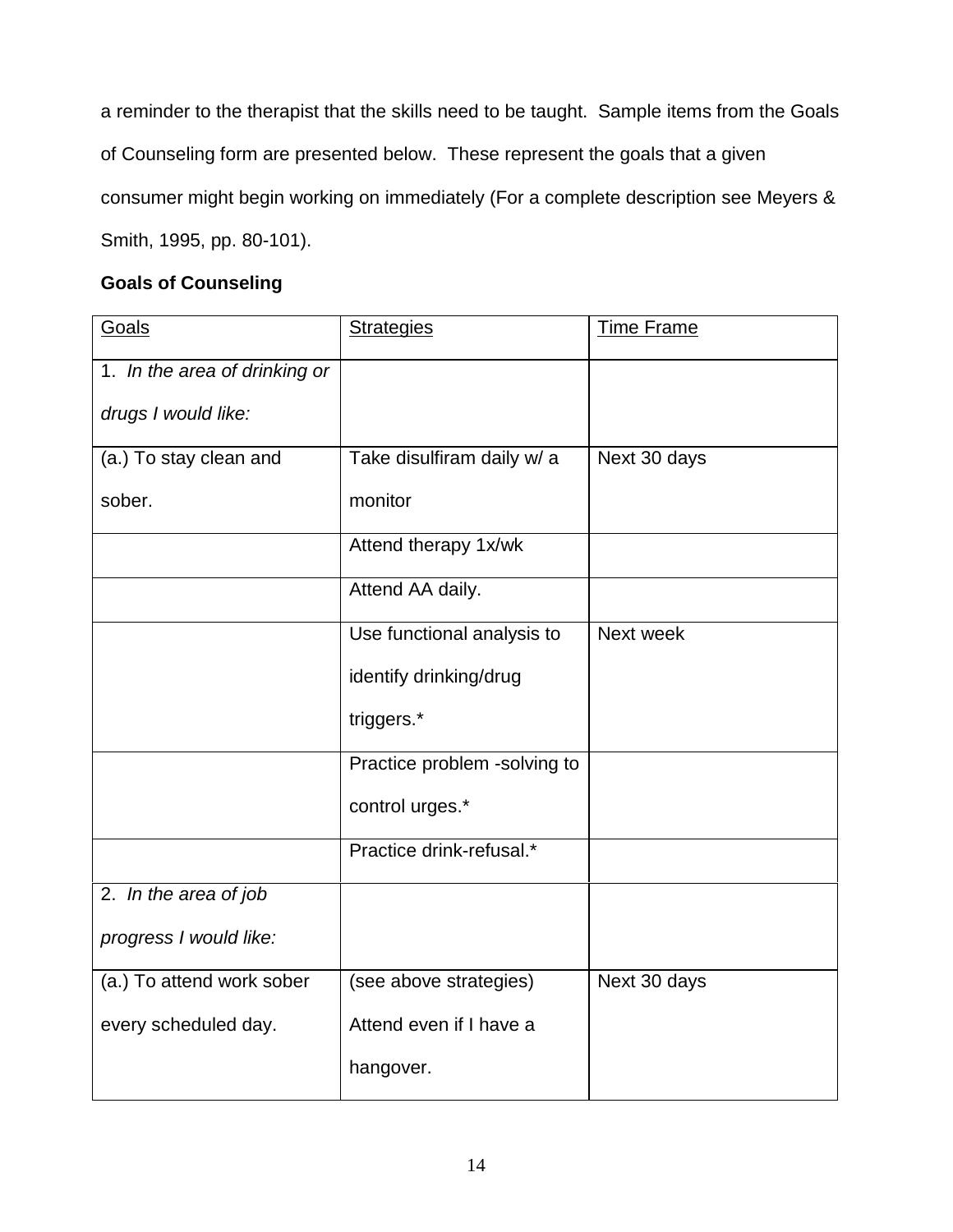<span id="page-14-0"></span>

| (b.) To remain calm & in        | Practice problem-solving &  |              |
|---------------------------------|-----------------------------|--------------|
| control of my anger at work.    | communication skills to     |              |
|                                 | control anger.*             |              |
| 3. In the area of marriage/     |                             |              |
| family relationships I would    |                             |              |
| like:                           |                             |              |
| (a.) To remain calm & in        | Practice problem-solving to | Next 2 weeks |
| control of anger when           | control anger.*             |              |
| speaking w/ ex-wife (no         | Invite ex-wife to a session |              |
| violence).                      | to work on communication    |              |
|                                 | w/ each other.              |              |
| 4. In the area of social life I |                             |              |
| would like:                     |                             |              |
| (a.) To add 1 new alcohol-      | Make a list of possible     | Next week    |
| free social activity.           | social activities.          |              |
|                                 | Select 1 & try it 1x.       |              |

## **Behavioral Skills Training**

 Much of CRA is devoted to teaching new skills in areas of deficits, such as communication, problem-solving, and drink refusal. Communication skills training focuses on three components of a good conversation: 1) giving an understanding statement, 2) accepting partial responsibility for problems, and 3) offering to help. The therapist models the use of these across a variety of situations, and the consumer then rehearses through role-plays. Problem-solving training is a step-by-step procedure for addressing specific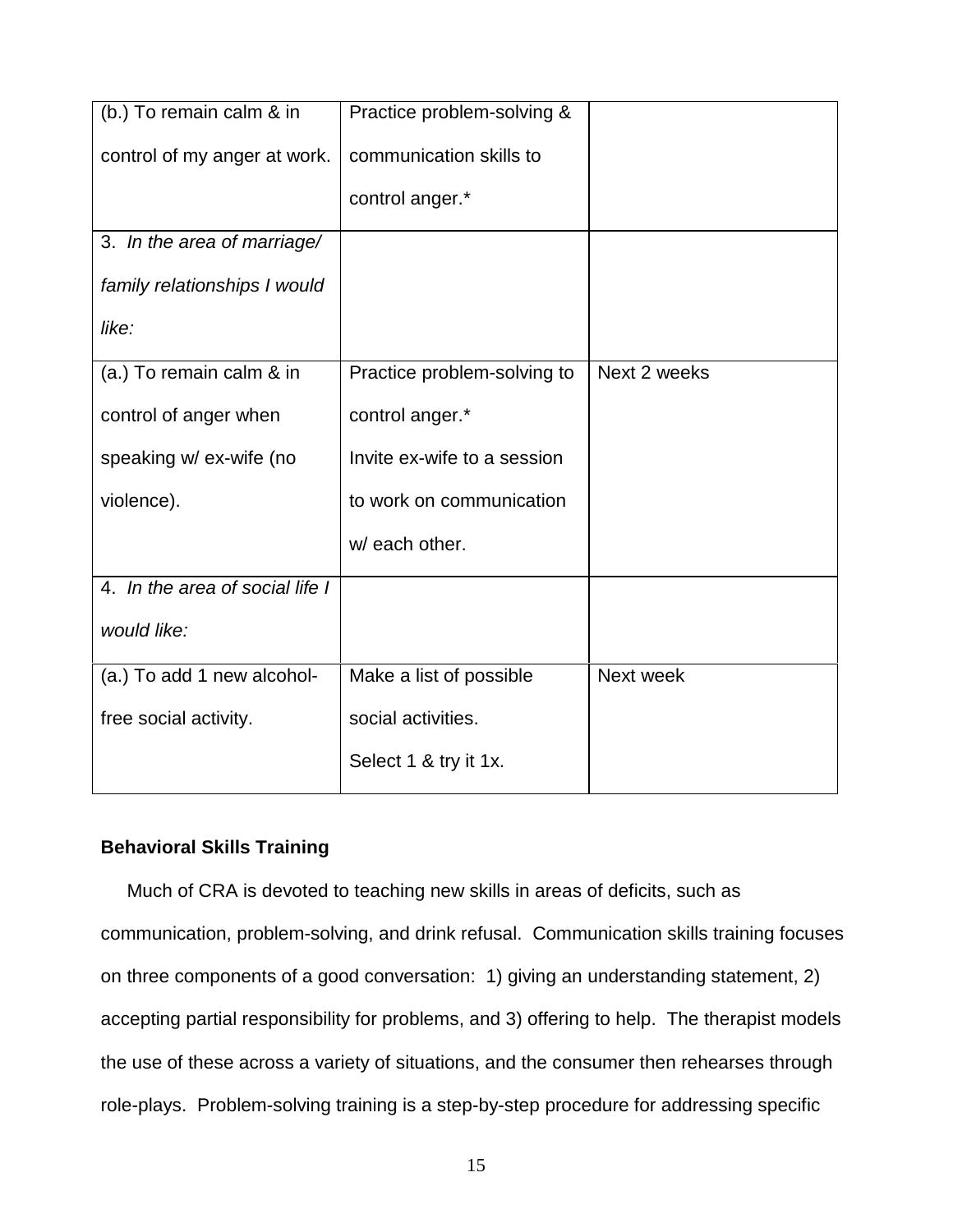<span id="page-15-0"></span>problems, such as combating urges to drink, developing non-drinking friendships, or developing new ways to relax. It begins with defining the problem precisely and brainstorming until a number of possible solutions are generated. Next the consumer selects one potential solution, outlines the manner in which it will be executed, and addresses anticipated obstacles. Finally the consumer commits to attempting the solution during the week, and the therapist reviews the outcome at the next session. The third major skill area, drink refusal, essentially involves assertiveness training that is also roleplayed (For a complete description see Meyers & Smith, 1995, pp. 102-120).

#### **Job Skills**

 In the interest of finding multiple ways to increase the reinforcers in a consumer's life, it is very important to examine the individual's job satisfaction. A good job is often the source of many reinforcers, such as positive self-esteem, pleasant social interactions with coworkers, and obvious financial incentives. The CRA job program teaches the necessary skills for obtaining a job (See Azrin & Besalel, 1980, for a complete description) and keeping it, or for simply improving satisfaction with a current position. The latter two issues are, again, addressed primarily through problem solving (For a complete description see Meyers & Smith, 1995, pp. 121-126).

#### **Social and Recreational Counseling**

 Typically a new consumer's friendships and social activities revolve around drinking. Given the importance of having satisfying social activities that compete with alcohol use and support sobriety, this issue must be addressed. The CRA therapist spends considerable time helping the individual identify new sources of non-drinking recreation, and using problem solving to overcome obstacles to participation (For a complete description see Meyers & Smith, 1995, pp. 138-146).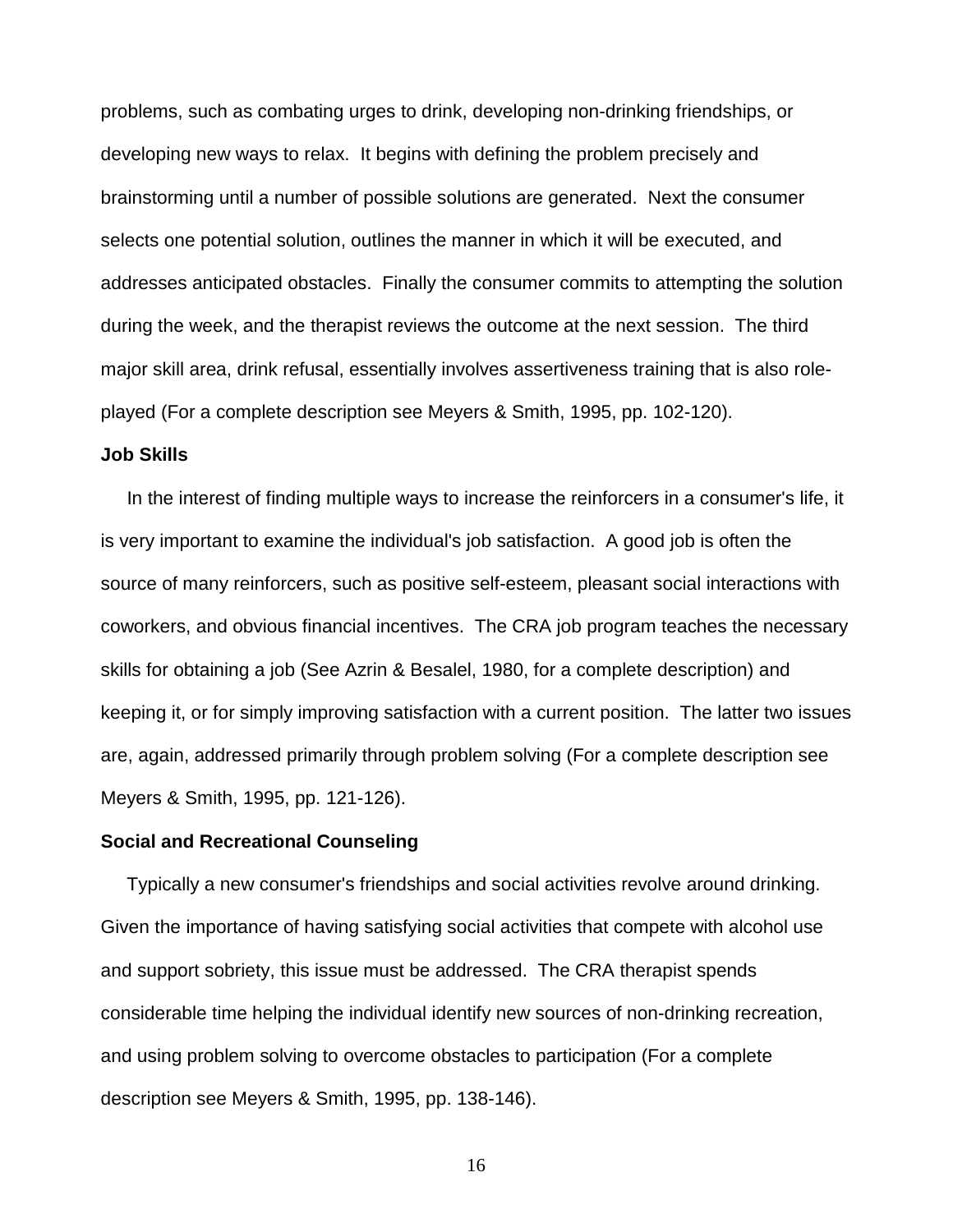#### <span id="page-16-0"></span>**CRA's Marital Therapy**

 Although many relationships improve with the elimination of excessive drinking, interpersonal difficulties will often persist. The CRA therapist attempts to involve the partner of the drinker in treatment, so that relationship problems can be addressed and the partner's support for the drinker can be enlisted or, in some cases, re-enlisted. These joint sessions begin with a couples' version of the CRA assessment and treatment planning instruments. These provide information about designated problem areas in the relationship, reasonable goals, and viable strategies for initiating the necessary changes. Throughout this process the couple is taught basic communication skills, as well as techniques for gradually increasing the number of pleasant interactions they have with each other on a daily basis (For a complete description see Meyers & Smith, 1995, pp. 147-179).

#### **CRA Relapse Prevention**

 Relapse prevention actually begins when high-risk situations and triggers are first identified on the initial functional analysis. CRA also trains partners in an Early Warning System, whereby old precursors to drinking are recognized, and a preplanned strategy is set into motion if they surface. In the event that a client does have a relapse, a relapse version of the CRA Functional Analysis is completed. Effective coping strategies for dealing with the triggers in the future are also devised (For a complete description see Meyers & Smith, 1995, pp. 180-195).

#### **Frequently Asked Questions**

 Once aware of the primary components of CRA, there are some specific questions that should guide the clinician's development of an overall CRA treatment plan. Listed below are 15 general considerations with brief descriptions that the therapist might find helpful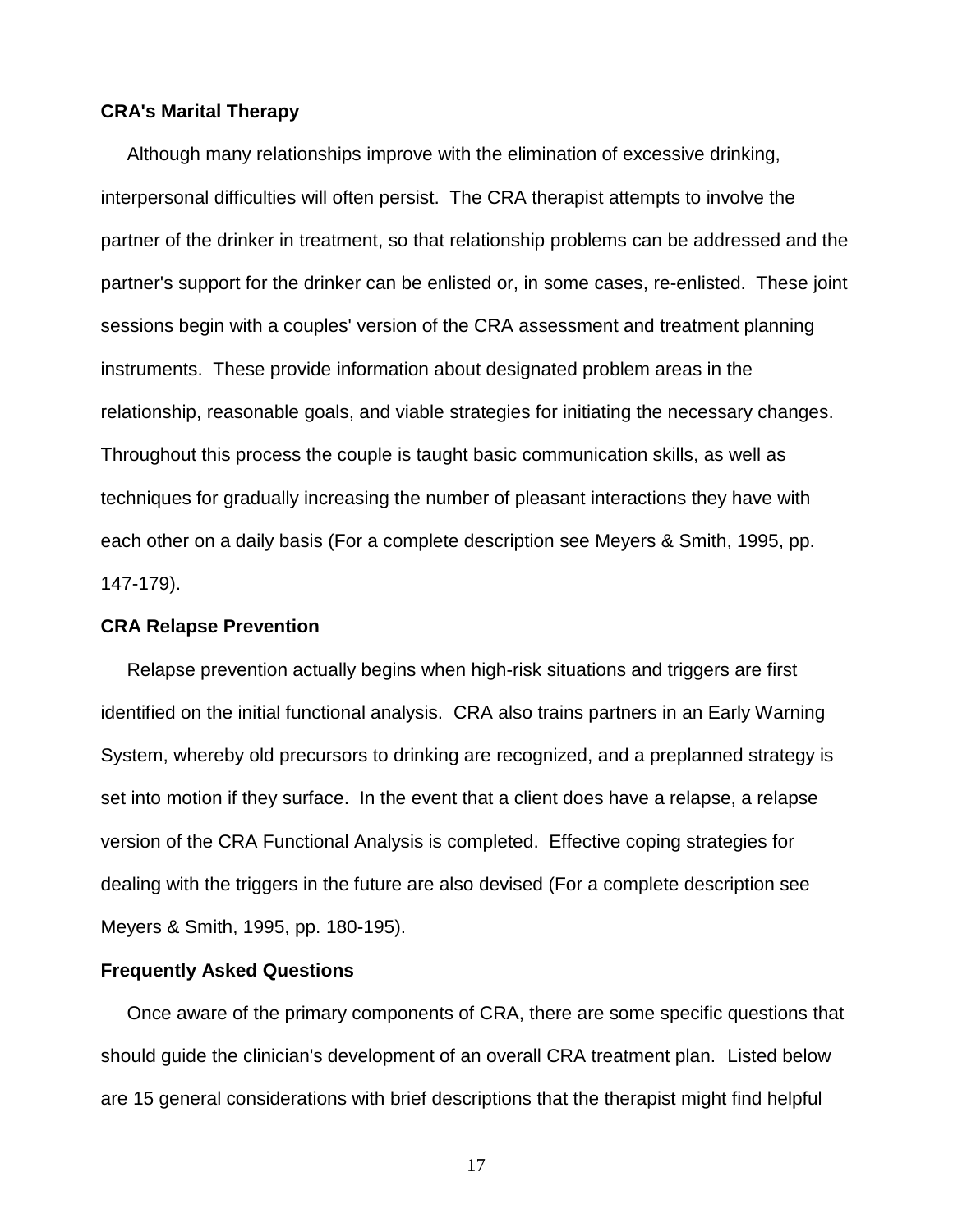when engaged in the process of formulating and carrying out an effective CRA treatment plan.

## *1. What are the therapeutic goals for the consumer? Which are primary, and which are secondary goals?*

 These aspects are best accomplished via the Happiness Scale and Goals of Counseling form discussed above.

## *2. What further information would you want to have to assist you in structuring the consumer's treatment? Are there specific assessment tools you would use (i.e. data to be collected)? What would be the rationale for using those tools?*

 The main assessment instruments for the CRA program are the two functional analyses. The first one examines drinking behavior, so that the antecedents and consequences for alcohol and drug use can be outlined, while the CRA functional analysis for pleasurable non-drinking behaviors demonstrates that the client already is engaging in enjoyable activities that do not involve alcohol. Other assessment instruments that the therapist finds routinely helpful in his or her clinical work (e.g. MMPI-II, NEO-PI-R, SCL-90, BDI, etc.) may also be used in an effort to obtain a thorough assessment of overall functioning. Having such information is useful with regard to the next question.

## *3. What is your conceptualization of the consumer's personality, behavior, affective state, and cognitions?*

 A consumer's developmental history, pattern of substance abuse, treatment, and relapse, as well as the results of psychological testing all point to consistent patterns that suggest a certain cognitive style. CRA is particularly appropriate for individuals whose testing indicates an overall cognitive style that reflects poor problem solving or planning capacity. Fortunately, these are the skills explicitly trained in the comprehensive format of CRA.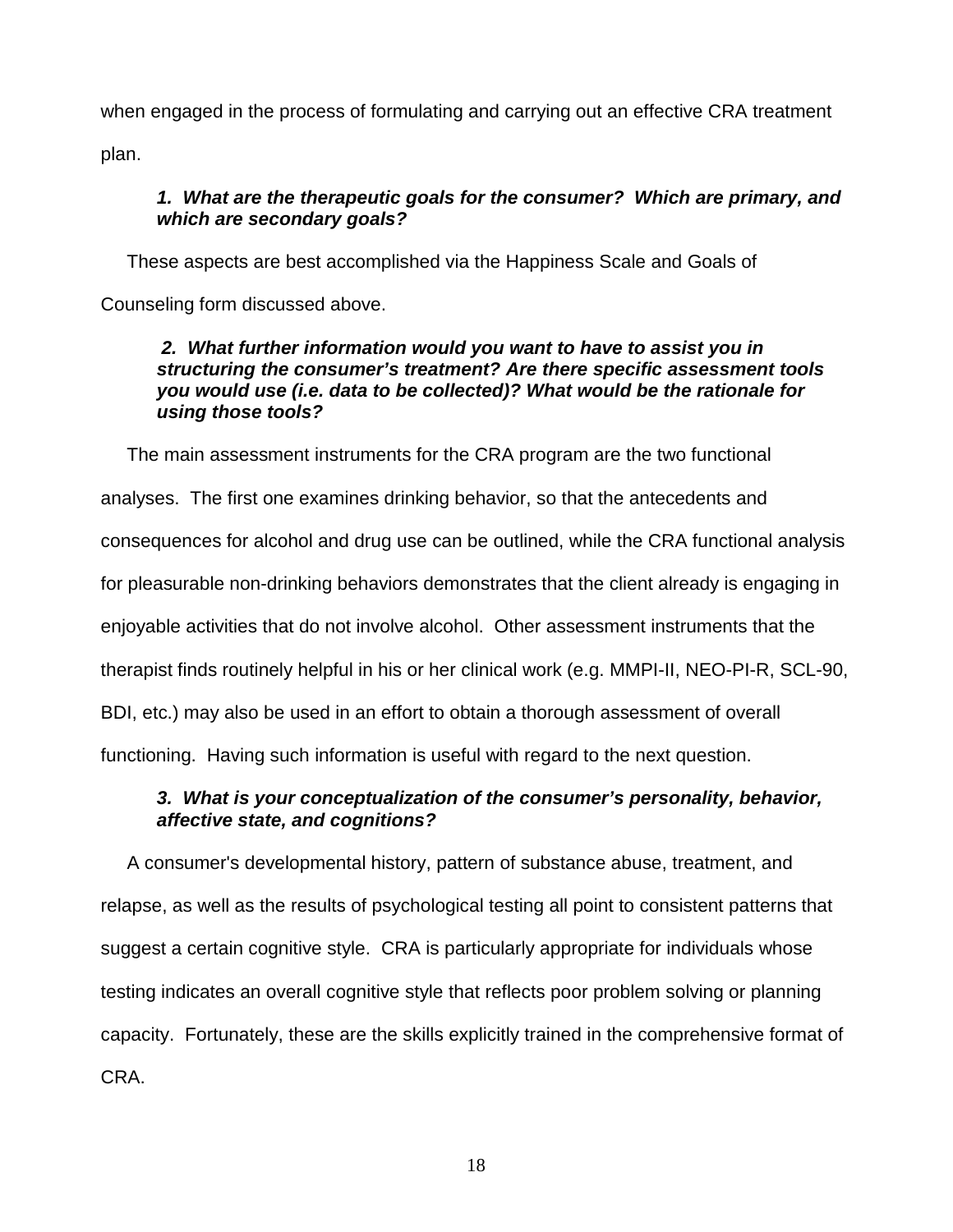## *4. What potential pitfalls would you envision in this therapy? What would the difficulties be and what would you envision to be the source(s) of the difficulties?*

 Problems associated with the successful implementation of CRA come from two possible sources: the consumer or the therapist. Consumer difficulties arise when he or she is uncomfortable with CRA's action-oriented style. Particularly passive consumers who look outside themselves for answers and are incapable of joining the therapist in active problem solving may feel overwhelmed. Therapist-centered difficulties tend to arise when therapists become overly focused on the CRA "techniques" to the exclusion of other important issues. First and foremost is the problem that occurs when a poorly trained therapist confuses the behavioral component of the therapy for the whole therapy. Specifically, an over-emphasis on implementing operant principles without equal emphasis on the human aspects of counseling (i.e., warmth, empathy, unconditional positive regard) relegates the therapy to just another skills-training program. It is the combination of compassion and skill that makes the CRA therapist effective.

## *5. To what level of coping, adaptation, or function would you see a consumer reaching as an immediate result of therapy? What result would be long-term subsequent to the ending of therapy (i.e. prognosis for adaptive change)?*

 While other approaches to substance abuse treatment may view consumer's previous "failed" attempts as a poor prognostic indicator, CRA does not. Given the CRA emphasis on harm reduction, more prolonged periods of abstinence and abbreviated relapses can be reframed as evidence that the consumer has the capacity to attain sobriety and that the focus needs to be shifted to maintaining that goal.

## *6. What would be your time line (duration) for therapy? What would be your frequency and duration of the sessions?*

 Aspects of the time frame and duration of therapy are discussed at length at the beginning of the clinical guideline section.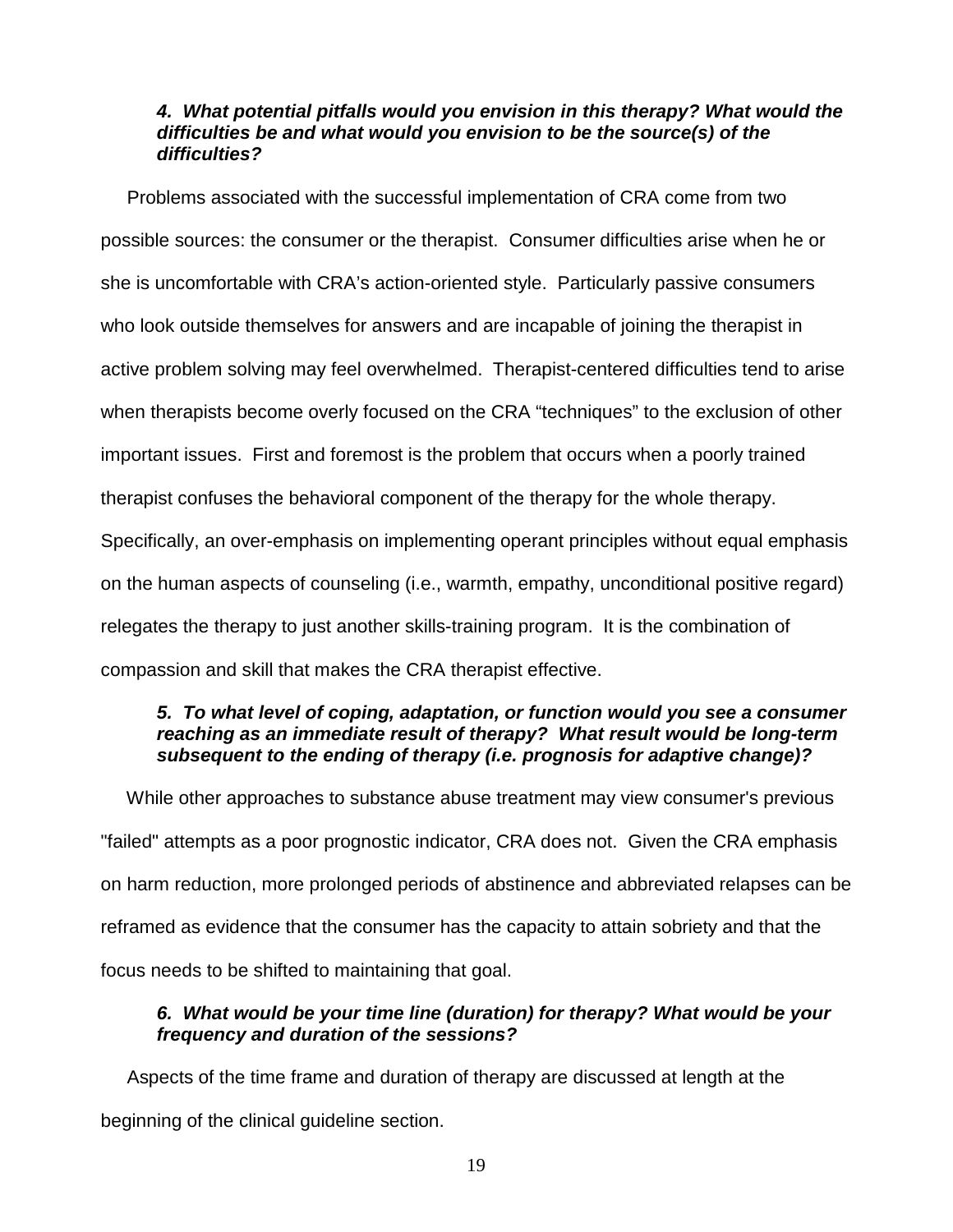## *7. Are there specific or special techniques that you would implement in the therapy? What would they be?*

 Two of CRA's key techniques have already been explained in some detail: CRA Functional Analyses and Sobriety Sampling. The remaining techniques that would be most useful for these consumers fall into the behavioral skills training category: Problemsolving, communication skills, and drink/drug-refusal. Problem solving is a step-by-step method for defining a problem, generating potential solutions, and devising a specific plan for implementing the desired solution. The procedure can be applied to virtually any type of problem by following these 7 steps: 1) Define the problem, 2) Brainstorm potential solutions (therapist does not criticize any), 3) Eliminate any undesired solutions (ones that the consumer cannot picture themselves trying in the upcoming week), 4) Select 1-2 potential solutions and determine if feasible, 5) Identify any obstacles to implementing the solutions, 6) Address each obstacle, and 7) Check on the outcome at the next session.

#### *8. Are there special cautions to be observed in working with this consumer (e.g. danger to self or others, transference, counter-transference)? Are there any particular resistances you would expect and how would you deal with them?*

 Aspects related to safety concerns would be identical to other types of clinical treatment and should be addressed in a manner appropriate to standard ethical codes and considerations. With regard to resistance, the fact that CRA will represent a very new, and hopefully refreshing, approach to treatment, it is common for consumers to respond with less resistance than may typically be present in other types of treatment. However, even where resistance is encountered, CRA does not attack such behavior "head-on." There is ample evidence to suggest that a confrontational style does little but to increase resistance on the part of consumers (Miller & Rollnick, 1991; in press). Instead, CRA focuses on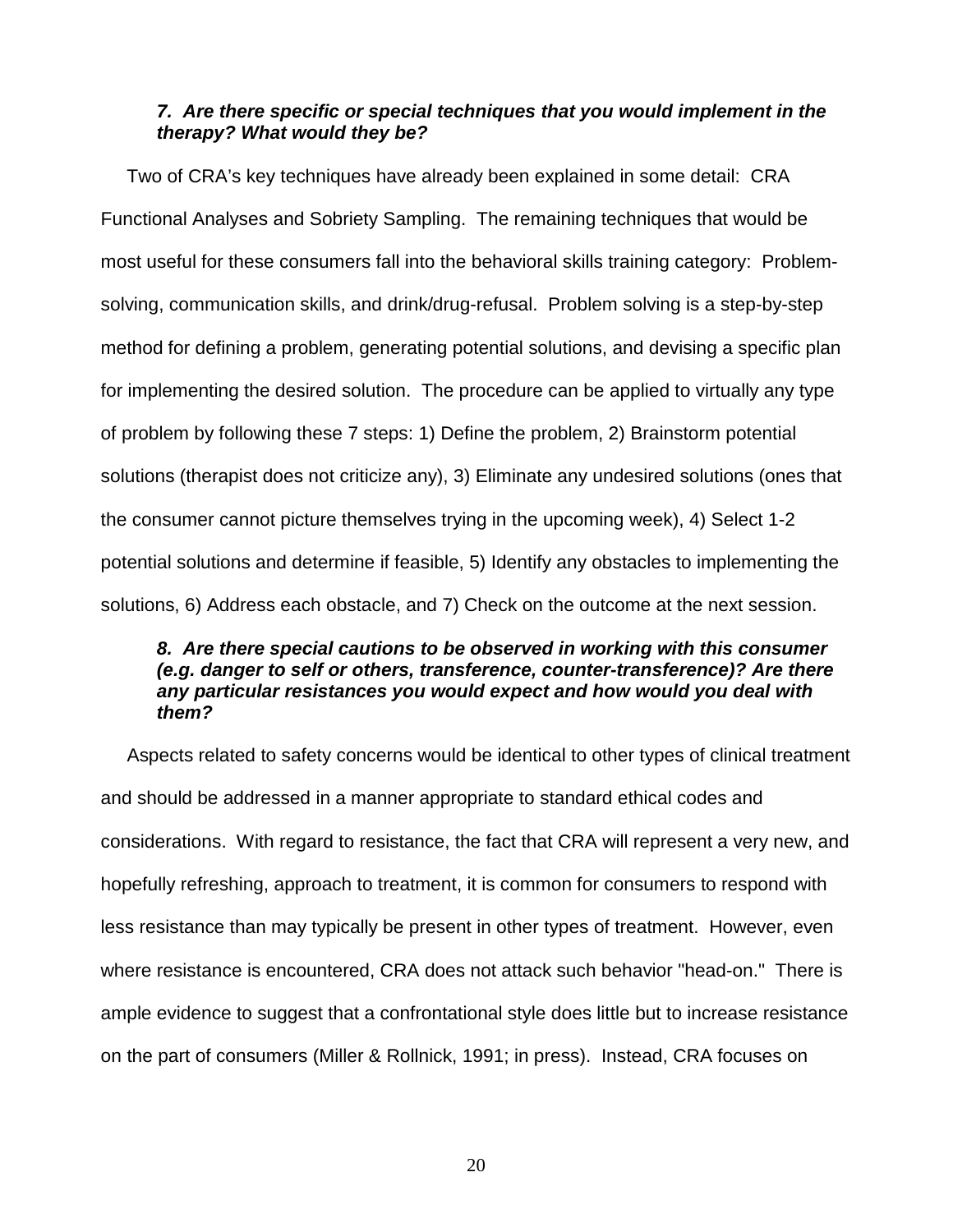looking at the meaning of the resistance as it relates to the functional analysis of the substance use behavior.

#### *9. Are there any areas that you would choose to avoid or not address with the consumer? Why?*

 Although CRA is designed to handle virtually any problem area, certain issues may temporarily be avoided until some basic skills are taught. For example, if an individual decides that they want to try a new social activity, but the therapist is convinced that communication and drink-refusal skills need to be taught first, the consumer could be advised to put this plan on hold temporarily.

#### *10. Is medication warranted for the consumer? What effect would you hope to expect the medication to have?*

 The use of medication to address withdrawal symptomatology during alcohol detoxification for all but the most severe cases is controversial. In a comprehensive review of both the psychiatric and psychological literature on the effectiveness of medication versus cognitive-behavioral therapy, which would include CRA, (Antonuccio, Danton, & De Nelsky, 1995), it was determined that medication should not be the first line treatment approach. As already discussed, one medication that might be considered, however, would be disulfiram (Antabuse). Another medication to consider at the point of aftercare is Naltrexone, since this opioid antagonist has shown some promise in reducing binges if an individual starts to drink again (O'Malley, et al., 1992; Volpicelli, Alterman, Hayashida, & O'Brien, 1992). To date, it has not been utilized in a controlled trial with CRA.

#### *11. What are the strengths of the consumer that can be used in the therapy?*

 Let's say, for example, that a given consumer's major strength is the pride they take in their work, and the fact that they have been viewed by co-workers as fair, hard working, and conscientious. Since the individual experiences a sense of dignity and self-esteem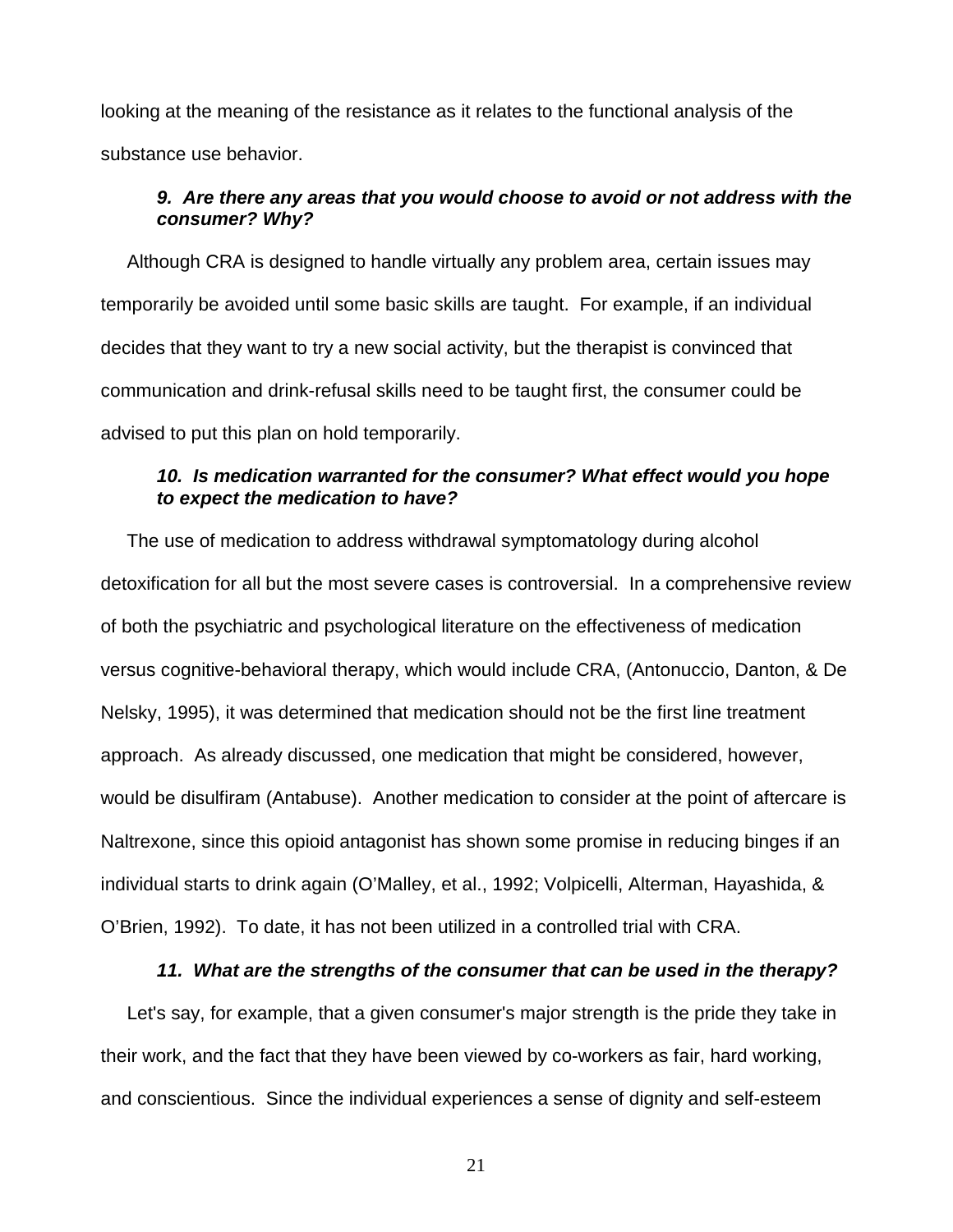associated with work, their job would be considered a powerful reinforcer for them. Consequently, a CRA therapist would link the consumer's efforts toward sobriety with doing well at work. Similarly, the consumer could be reminded that they stood to lose something of great value to them (their job) if they continued to drink.

#### *12. How would you address limits, boundaries, and limit setting with the consumer?*

 In terms of setting limits and boundaries within the therapeutic relationship, CRA operates in accordance with most standard clinical treatments. This includes establishing clear expectations for starting and ending sessions on time, and for paying in a timely fashion. The professional nature of the therapeutic relationship is also discussed. If a consumer violates any of these boundaries, the CRA therapist would raise the issue, discuss it with the individual in an effort to understand his or her feelings and motives, and then move toward a positive solution of the problem.

## *13. Would you want to involve significant others in the treatment? Would you use out-of-session work (homework) with this consumer? What homework would you use?*

 CRA always has viewed problem users' significant others as important collaborators in the treatment of substance abuse, and has included them successfully as disulfiram monitors, partners in marital counseling, active agents in re-socialization and reinforcement programs, and relapse or problem detectors (Azrin, et al., 1982; Meyers, Dominguez, & Smith, 1996; Meyers & Smith, 1995; 1997). At some point during treatment the therapist should try to work on relationship issues between the consumer and his or her significant others. There are three CRA tools that may be useful for such work. They include the Marriage/Relationship Happiness Scale (see UNM CASAA website or Meyers & Smith, 1995; page 171 for entire form), the Perfect Marriage/Relationship form (which allows for specification of behavioral goals and strategies) (see Meyers & Smith, 1995; pp.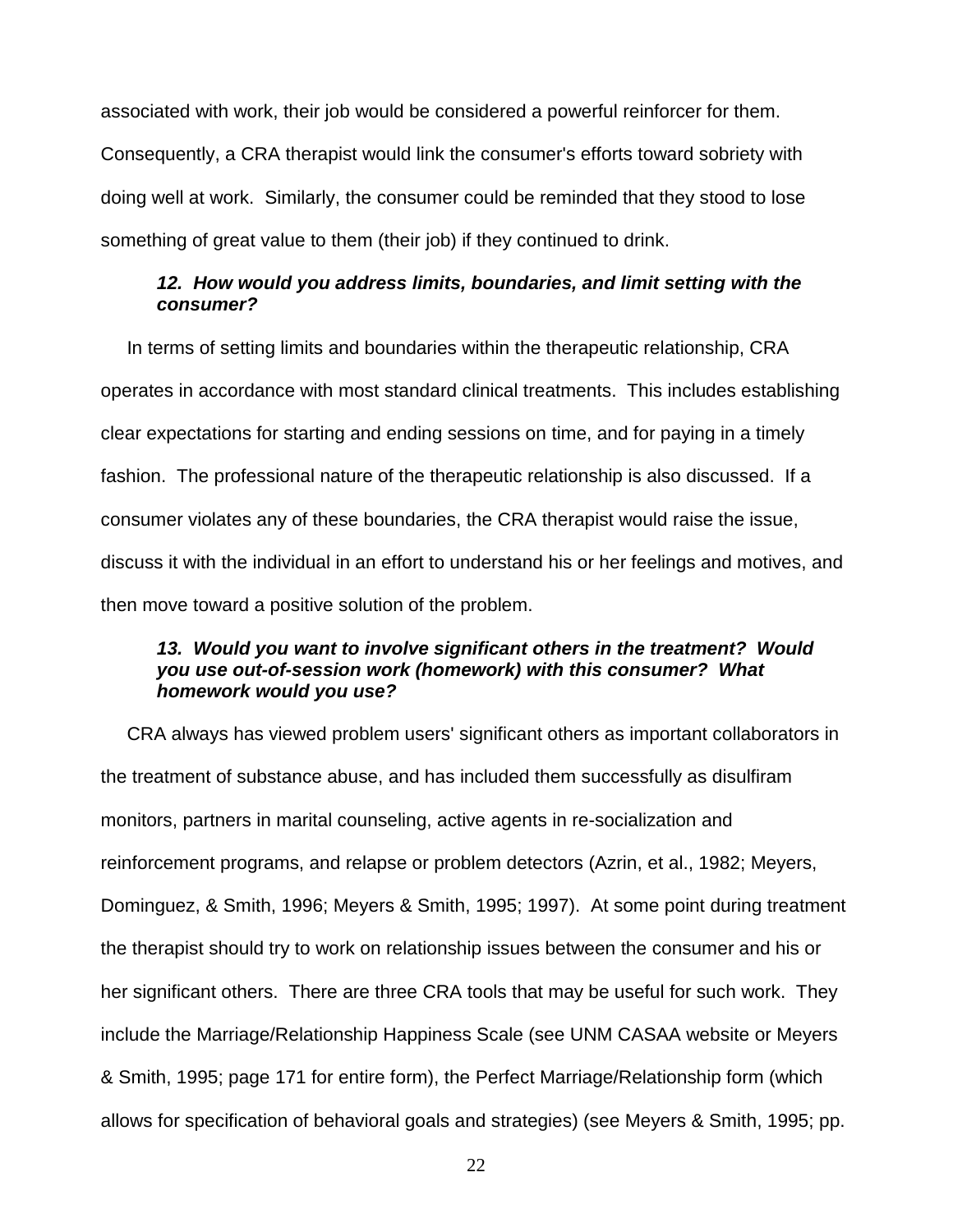174-176 for entire form), and the Daily Reminder To Be Nice chart (see Meyers & Smith, 1995; p. 179 for entire form).

 Out-of-session homework is essential to CRA, since only 1–2 hours of therapy a week will not change a pattern that has taken years to develop. Assignments are often written onto the Goals of Counseling form in the strategies column (example of partial form given on pp. 14-15 of this guideline; see Meyers and Smith, 1995; pp. 98-99 for entire form). A basic consideration when assigning homework is to make sure that the consumer has the skills to be successful. In the event that he or she did not complete an assignment, the CRA therapist would explore the reason, as opposed to questioning commitment. Next, problem solving may be utilized, or the assignment might be tackled during the session instead.

#### *14. What would be the issues to be addressed in termination? How would termination and relapse prevention be structured?*

 Relapse prevention work is critical in any case, as the period after acute care is problematic for most people. The integration of relapse prevention throughout all CRA interventions is implicit. In general, it will be important to see that the consumer has been trained in the necessary behavioral skill areas, and that he or she utilizes these new skills appropriately in the community (job, home). Since continued use of those skills is dependent upon being reinforced for doing so, the CRA therapist must check on this regularly.

 An additional issue in the termination process is the importance of establishing positive expectations for treatment success, with a clear understanding of what this would mean specifically for the consumer. CRA strongly emphasizes that recovery is an ongoing process, and that while slips are not desired, they can be used as a source of valuable information in the determination of unforeseen high-risk situations.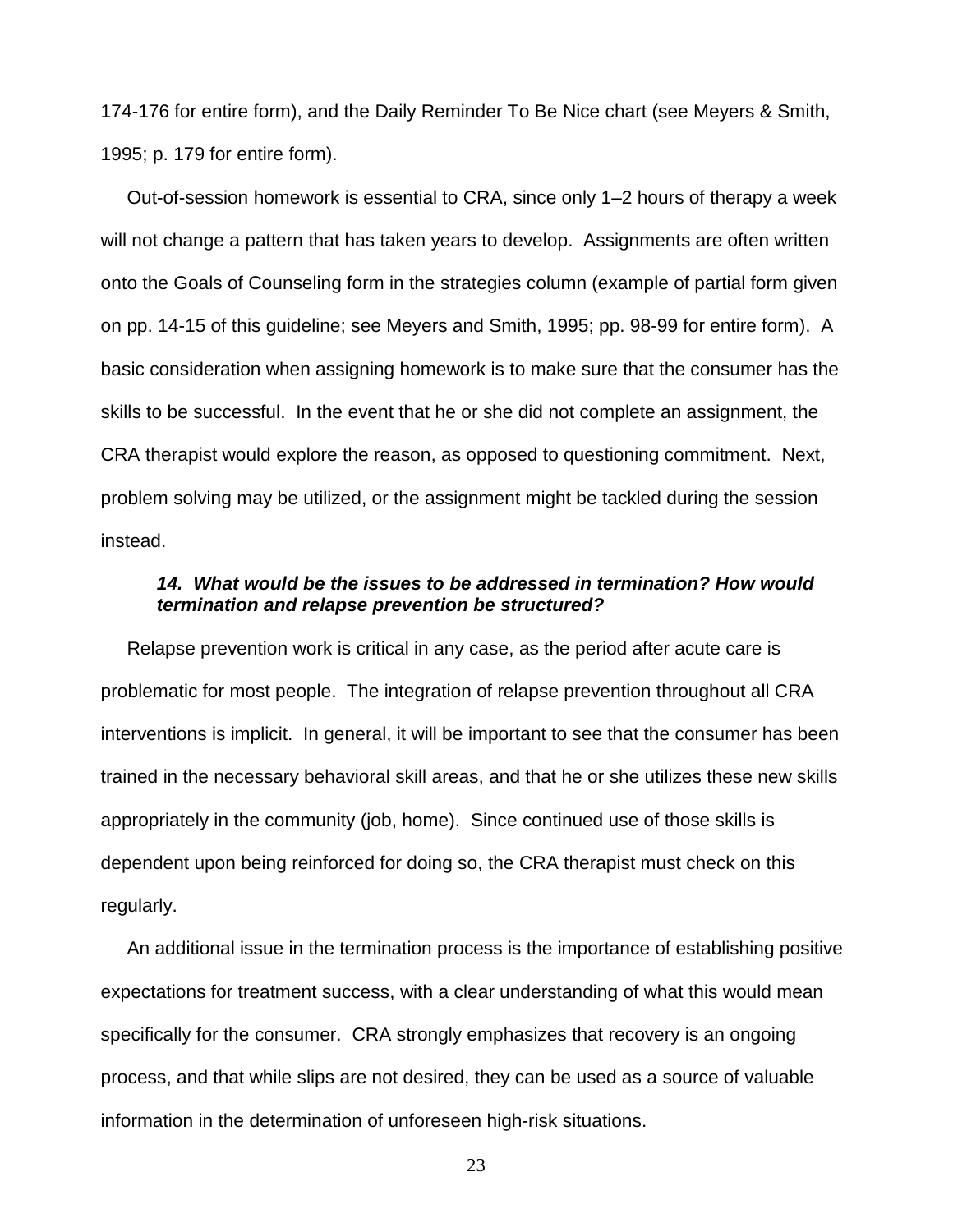#### <span id="page-23-0"></span>*15. What do you see as the hoped-for mechanisms of change for the consumer, in order of importance?*

 The most important mechanism of change for any consumer being treated with CRA is the individual's own set of reinforcers, most of which are inaccessible as a result of his or her use of substances. The second mechanism of change is inherent to CRA's nonconfrontational format. At no time should the consumer be told that they are required to quit drinking or using drugs. The choice to change is always up to the individual. In essence, the most powerful mechanism of change; whether accessed through CRA or another approach; is the set of natural consequences of positive behavior. This is true across a wide range of behaviors, across persons of different personalities and cognitive styles, and regardless of previous failed attempts to change. It is at the foundation of any change strategy such as CRA that is based on a thorough understanding of behavioral science and principles.

#### **Summary**

 CRA is a comprehensive, individualized treatment approach designed to initiate changes in lifestyle and the social environment that will support a client's long-term sobriety. It has a strong track record of effectiveness in clinical trials that span geographic regions, inpatient and outpatient treatment, individual and family approaches, alcohol and other drug problems, homelessness, and cultural-ethnic differences. CRA teaches the therapist how to find and use the consumer's own intrinsic reinforcers. This is a unique and necessary part of CRA therapy process. Its flexibility of approach and philosophy of positive reinforcement are likely to be applicable, with modification, across a broad range of populations.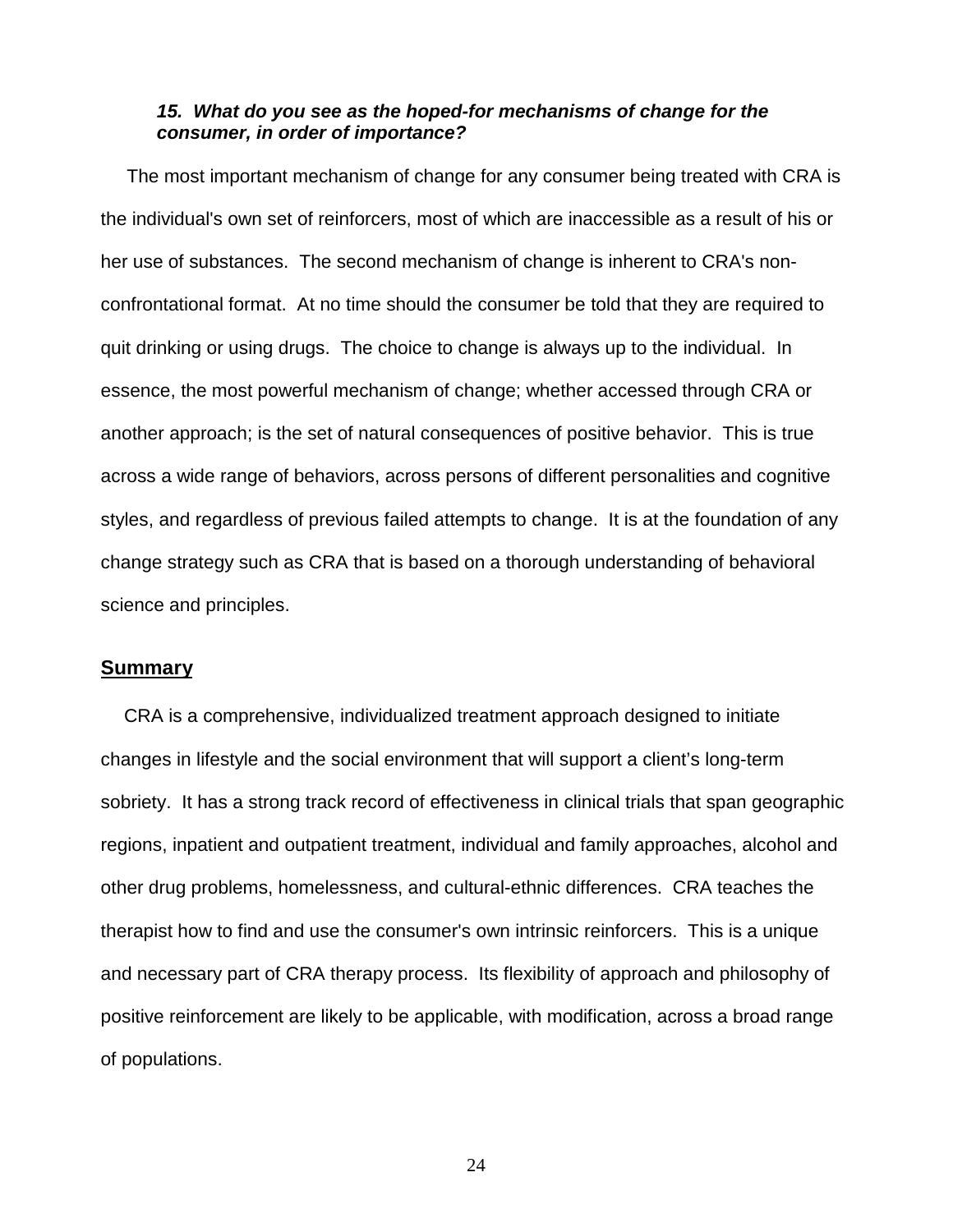## <span id="page-24-0"></span>**Resources**

## **Recommended Reading**

- Azrin, N. (1976). Improvements in the community-reinforcement approach to alcoholism. Behaviour Research and Therapy, 14, 339–348.
- Higgins, S. T., Delaney, D. D., Budney, A. J., Bickel, W. K., Hughes, J. R., Foerg, F. & Fenwick, J. W. (1991). A behavioral approach to achieving initial cocaine abstinence. American Journal of Psychiatry, 148, 1218–1224.
- Hunt, G. M. & Azrin, N. H., (1973). A community-reinforcement approach to alcoholism. Behavior Research and Therapy, 11, 91-104.
- Meyers, R.J., & Miller, W.R. (2001). A community reinforcement approach to addiction treatment. Cambridge, UK: Cambridge University Press.
- Meyers, R.J., Smith, J.E., & Waldorf, V.A. (1999). Application of the community reinforcement approach. In E. Dowd & L. Rugle (Eds.), Comparative treatments of substance abuse. New York: Springer Publishing Company
- Miller, W.R. & Meyers, R.J. (1999). The Community Reinforcement Approach. Alcohol Research and Health, 23, 116-121.
- Sisson, R. W. & Azrin, N. H. (1986). Family-member involvement to initiate and promote treatment of problem drinkers. Journal of Behavior Therapy and Experimental Psychiatry, 17, 15–21.
- Smith, J. E. & Meyers, R. J. (2000). CRA: The community reinforcement approach for treating alcohol problems. In M. Dougher (Ed), Clinical behavioral analysis: Research and theory. Context Press.
- Wolfe, B. L., & Meyers, R. J. (1999). Cost-effective alcohol treatment: The community reinforcement approach. Cognitive and Behavioral Practice. 6, 105-109.

#### **Recommended Assessment and Treatment Manuals**

- Budney, A. J. & Higgins, S. T. (1998). National Institute on Drug Abuse therapy Manuals for drug addiction: Manual 2. A Community Reinforcement Approach: treating cocaine addiction*.* (NIH Publication No. 98–4309). Rockville, MD: U.S. Department of Health and Human Services.
- Godley, S.H., Meyers, R.J., Smith, J.E., Karvinen, T., Titus, J.C., Godley, M.D., Dent, G., Passetti, L., & Kelberg, P. (in press). Adolescent Community Reinforcement Approach (ACRA) for Adolescent Cannabis Users. Volume 4 of the Cannabis Youth Treatment Manual series. Center for Substance Abuse Treatment (CSAT), U.S. Department of Health and Human services (DHHS).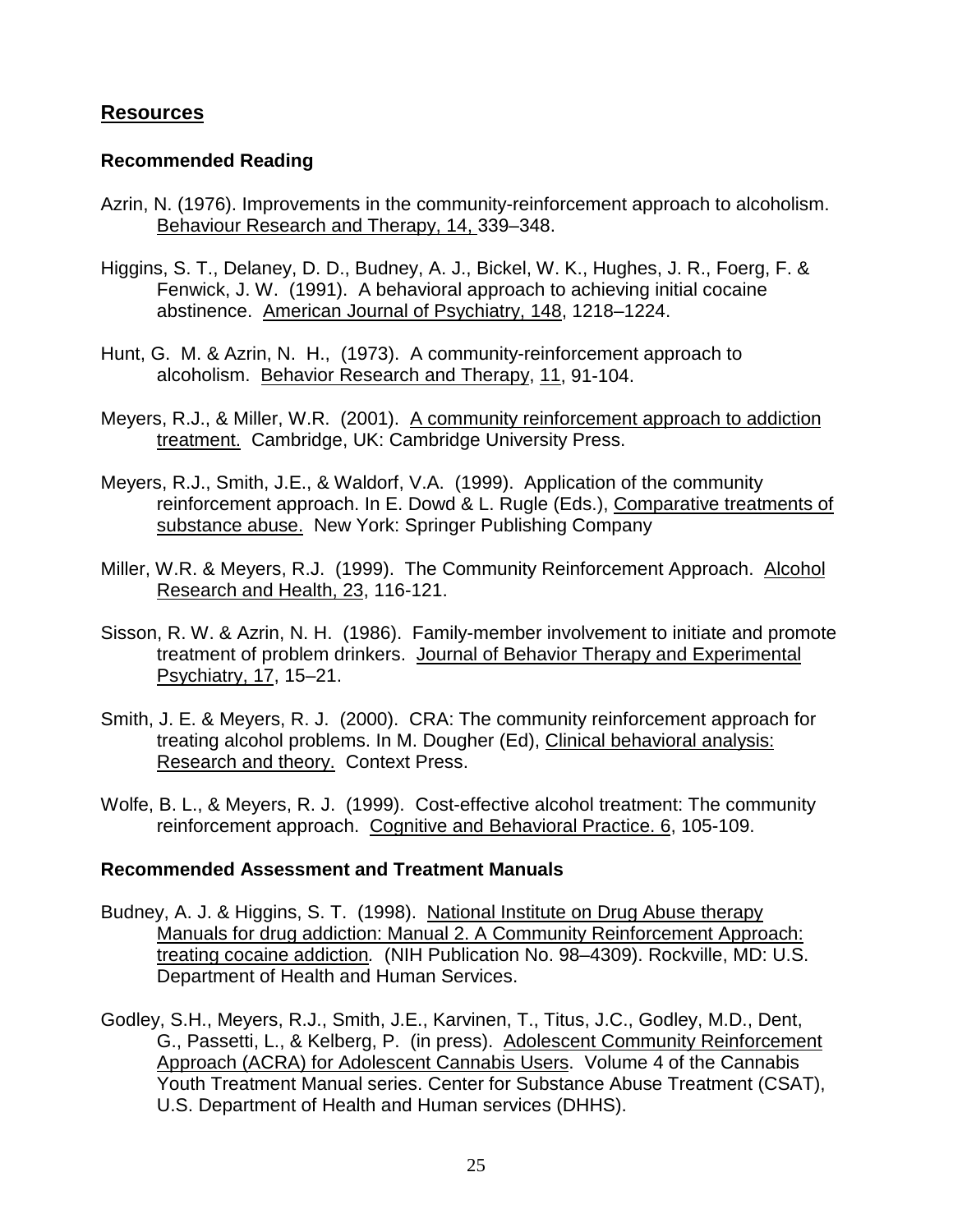- <span id="page-25-0"></span>Meyers, R. J., Dominguez, T. & Smith, J. E. (1996). Community reinforcement training with concerned others. In V. B. Hasselt & M. Hersen's (Eds.) Source of psychological treatment manuals for adult disorders. New York: Plenum Press.
- Meyers, R.J. & Miller W.R. (Eds.). (2001). A Community Reinforcement Approach to Addiction Treatment. Cambridge, UK: University Press.
- Meyers, R. J. & Smith, J. E. (1995). Clinical guide to alcohol treatment: The Community Reinforcement Approach. New York: Guildford Press.
- Meyers, R.J., Smith, J.E., & Waldorf, V.A. (1999). Application of the community reinforcement approach. In E. Dowd & L. Rugle (Eds.), Comparative treatments of substance abuse. New York: Springer Publishing Company.
- National Institute on Alcohol Abuse and Alcoholism. *Assessing Alcohol Problems*. Treatment Handbook Series 4. J.P. Allen, & M.Columbus (eds.). NIH Pub. No. 95- 3745. Rockville MD: National Institute on Alcohol Abuse and Alcoholism, 1995.

## **Trainers**

Robert J. Meyers, Ph.D. UNM Center on Alcoholism, Substance Abuse and Addictions (CASAA) 2350 Alamo SE, Bldg 2 Albuquerque, NM 87106 (505) 768-0109 bmeyers@unm.edu

Jane Ellen Smith, Ph.D. Department of Psychology Logan Hall University of New Mexico Albuquerque, NM 87131 (505) 277-2650 janellen@unm.edu

## **Internet-Based Resources**

If you are looking for assessment instruments, or information on a variety of other related topics, you can find them on the University of New Mexico Center on Alcoholism, Substance Abuse, and Addictions (CASAA) website at [http://casaa.unm.edu.](#page-2-0)

Also listed below are two other websites containing helpful information about the Community Reinforcement Approach.

http://www.nida.nih.gov/TXManuals/CRA/CRA1.htmlCRA1.html http://www.healthyplace.com/Communities/Addictions/stanton\_peele/faq/cra.html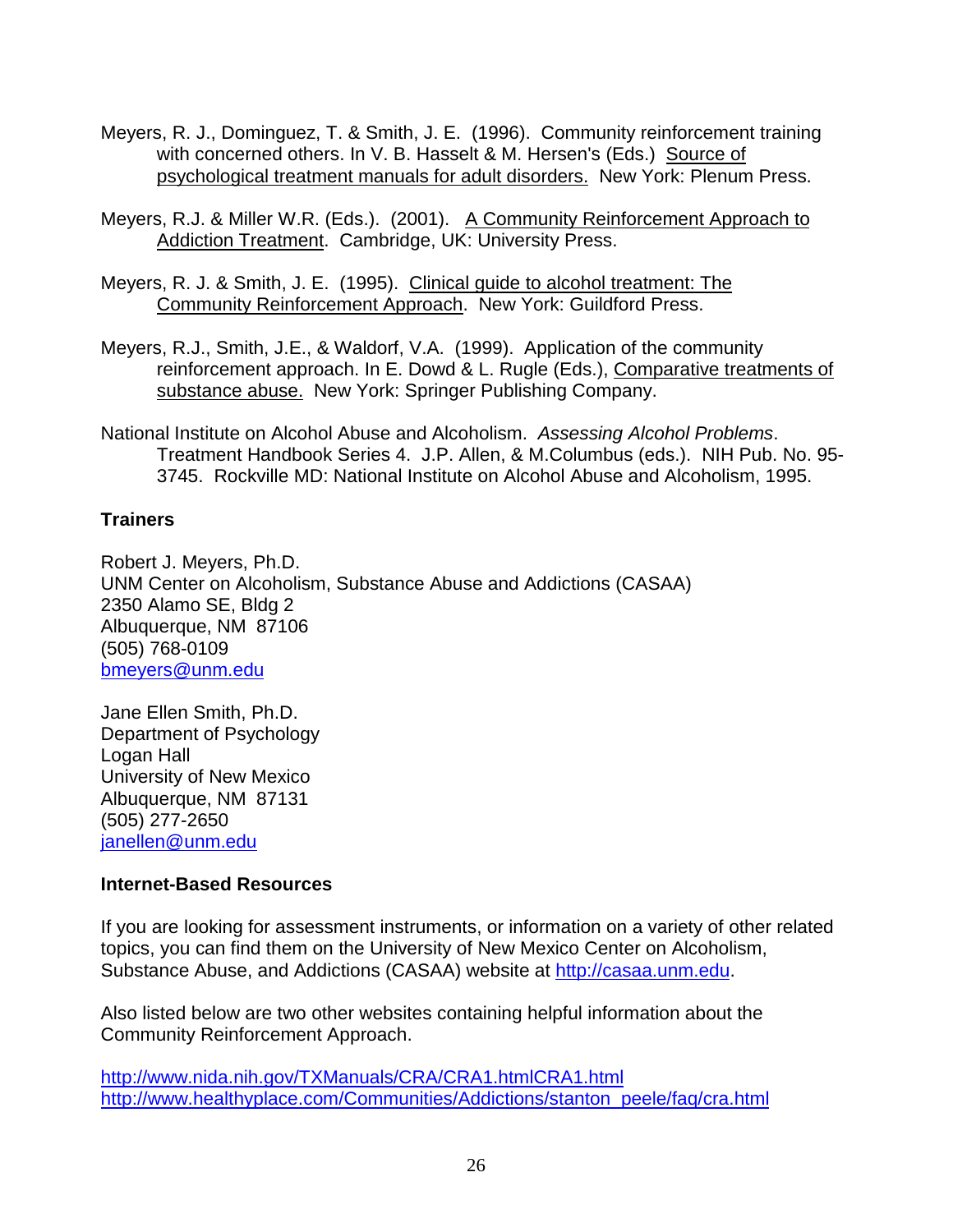#### <span id="page-26-0"></span>**References**

Abbott, P. J., Weller, S. B., Delaney, H. D. & Moore, B. A. (1998). Community Reinforcement Approach in the treatment of opiate addicts. American Journal of Drug and Alcohol Abuse, 24, 17–30.

Antonuccio, D. O., Danton, W. G., DeNesky, G. Y. (1995). Psychotherapy versus medication for depression: Challenging the conventional wisdom with data. Professional Psychology: Research and Practice, 26, 574-585.

Azrin, N. H. (1976). Improvements in the community reinforcement approach to alcoholism. Behaviour Research and Therapy, 14, 339-348.

Azrin, N. H. & Besalel, V. A. (1980). Job club counselor's manual. Baltimore, MD: University Press.

Azrin, N. H., Sisson, R. W., Meyers, R. J., & Godley, M. D. (1982). Alcoholism treatment by disulfiram and community reinforcement therapy. Journal of Behavior Therapy and Experimental Psychiatry, 3, 105-112.

Budney, A. J., Higgins, S. T., Delaney, D. D., Kent, L., & Bickel, W. K. (1991). Contingent reinforcement of abstinence with individuals abusing cocaine and marijuana. Journal of Applied Behavior Analysis, 24, 657-665.

Finney, J. W., & Monahan, S. C. (1996). The cost-effectiveness of treatment for alcoholism: A second approximation. Journal of Studies on Alcohol, 57, 229-243.

Higgins, S., Delaney, D., Budney, A., Bickel, W., Hughes, J., & Foerg, F. (1991). A behavioral approach to achieving initial cocaine abstinence. American Journal of Psychiatry, 148, 1218-1224.

Higgins, S. T., Budney, A. J., Bickel, W. K., Hughes, J. R., Foerg, F., & Badger, G. (1993). Achieving cocaine abstinence with a behavioral approach. American Journal of Psychiatry, 150, 763-769.

Holder, H., Longabaugh, R., Miller, W., & Rubonis, A. (1991). The cost effectiveness of treatment for alcoholism: A first approximation. Journal of Studies on Alcohol, 52, 517-540.

Hunt G. M. & Azrin, N. H. (1973). A community-reinforcement approach to alcoholism. Behavior Research and Therapy, 11, 91-104.

Mallams, J. H. Godley, M. D., Hall, G. M. & Meyers, R. J. (1982). A social-systems approach to resocializing alcoholics in the community. Journal of Studies on Alcohol, 43, 1115-1123.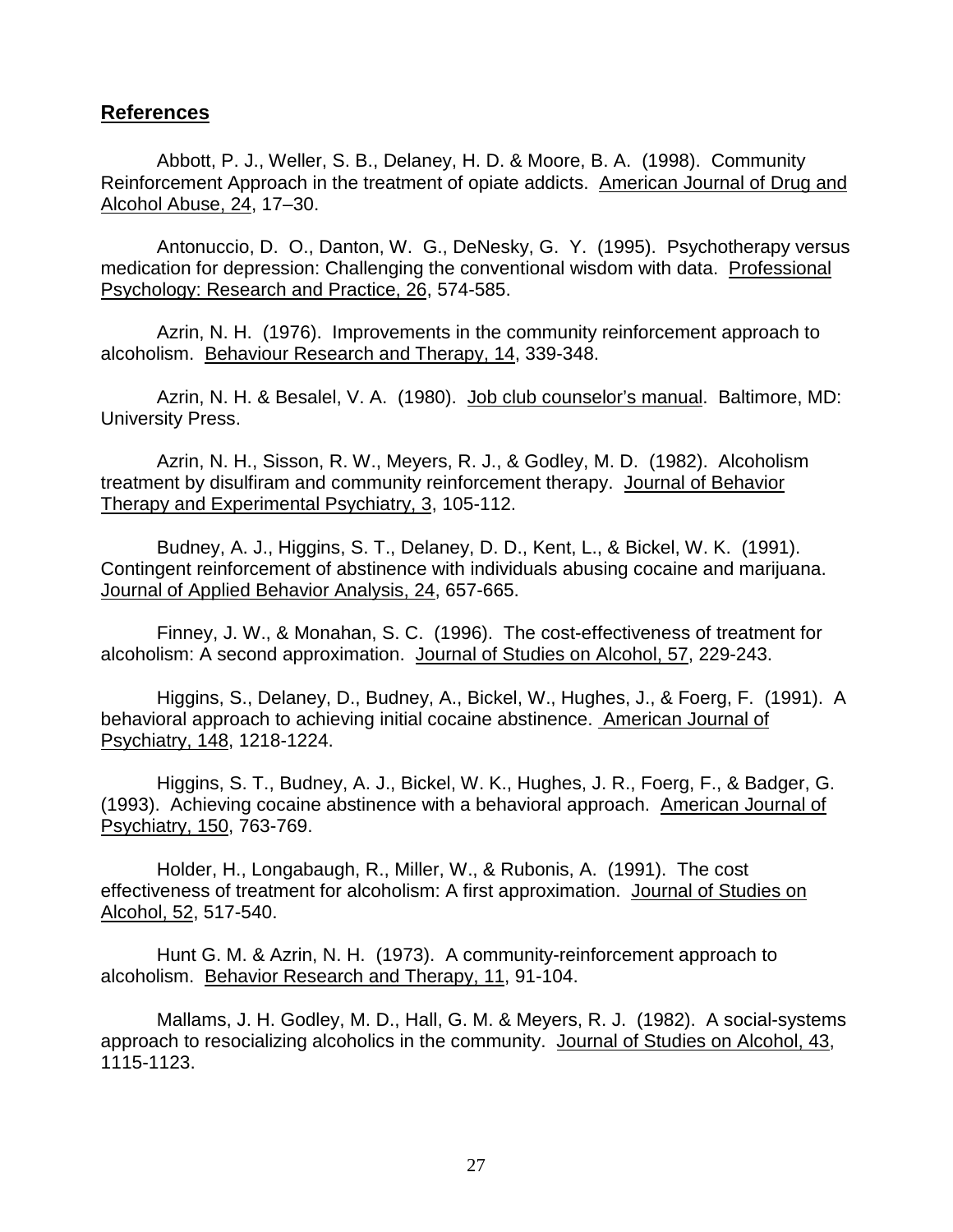Meyers, R.J., & Miller, W.R. (2001). A Community Reinforcement Approach to addiction treatment. Cambridge, UK: Cambridge University Press.

Meyers, R.J., Miller, W.R., Smith, J.E., & Tonigan, J.S. (in press). A randomized trial of two methods for engaging treatment-refusing drug users through concerned significant others. Journal of Consulting and Clinical Psychology.

Meyers, R. J., Miller, W.R., Hill, D. E., & Tonigan, J. S. (1999). Community reinforcement and family training (CRAFT): Engaging unmotivated drug users in treatment. Journal of Substance Abuse, 10, 291-308.

Meyers, R. J. & Smith, J. E. (1995). Clinical guide to alcohol treatment: The Community Reinforcement Approach. New York: Guildford Press.

Meyers, R. J., Dominguez, T. P., & Smith, J. E. (1996). Community reinforcement training with concerned others. In V.B. Van Hasselt, & M. Hersen (Eds.), Sourcebook of psychological treatment manuals for adult disorders (pp. 257-294). New York: Plenum Press.

Meyers, R. J. & Smith, J. E. (1997). Getting off the fence: Procedures to engage treatment resistant drinkers. Journal of Substance Abuse Treatment, 14, 467-472.

Miller, W. R., Brown, J. M., Simpson, T. L., Handmaker, N. S., Bein, T. H., Luckie, L. F., Montgomery, H. A., Hester, R. K., & Tonigan, J. S. (1995). What works? A methodological analysis of the alcohol treatment outcome literature. In R.K. Hester & W.R. Miller (Eds.), Handbook of alcoholism treatment approaches: Effective alternatives (2nd ed.). Needham, MA: Allyn & Bacon.

Miller, W.R., and Rollnick, S. (1991). Motivational interviewing. New York: Guilford Press.

Miller, W.R., and Rollnick, S. (in press). Motivational interviewing. (2nd ed.). New York: Guilford Press.

Miller, W.R., Meyers, R.J., & Tonigan J.S. (1999). Engaging the unmotivated in treatment for alcohol problems: A comparison of three intervention strategies. Journal of Consulting and Clinical Psychology, 67, 688-697.

O'Malley, S. S., Jaffe, A. J., Chang, G., Schottenfeld, R. S., Meyers, R. J. & Rounsville, B. (1992). Naltrexone and coping skills therapy for alcohol dependence: A controlled study. Archives of General Psychiatry, 49, 881-887.

Sisson, R. W. & Azrin, N. H. (1986). Family-Member involvement to initiate and promote treatment of problem drinkers. Journal of Behavior Therapy and Experimental Psychiatry, 17, 15-21.